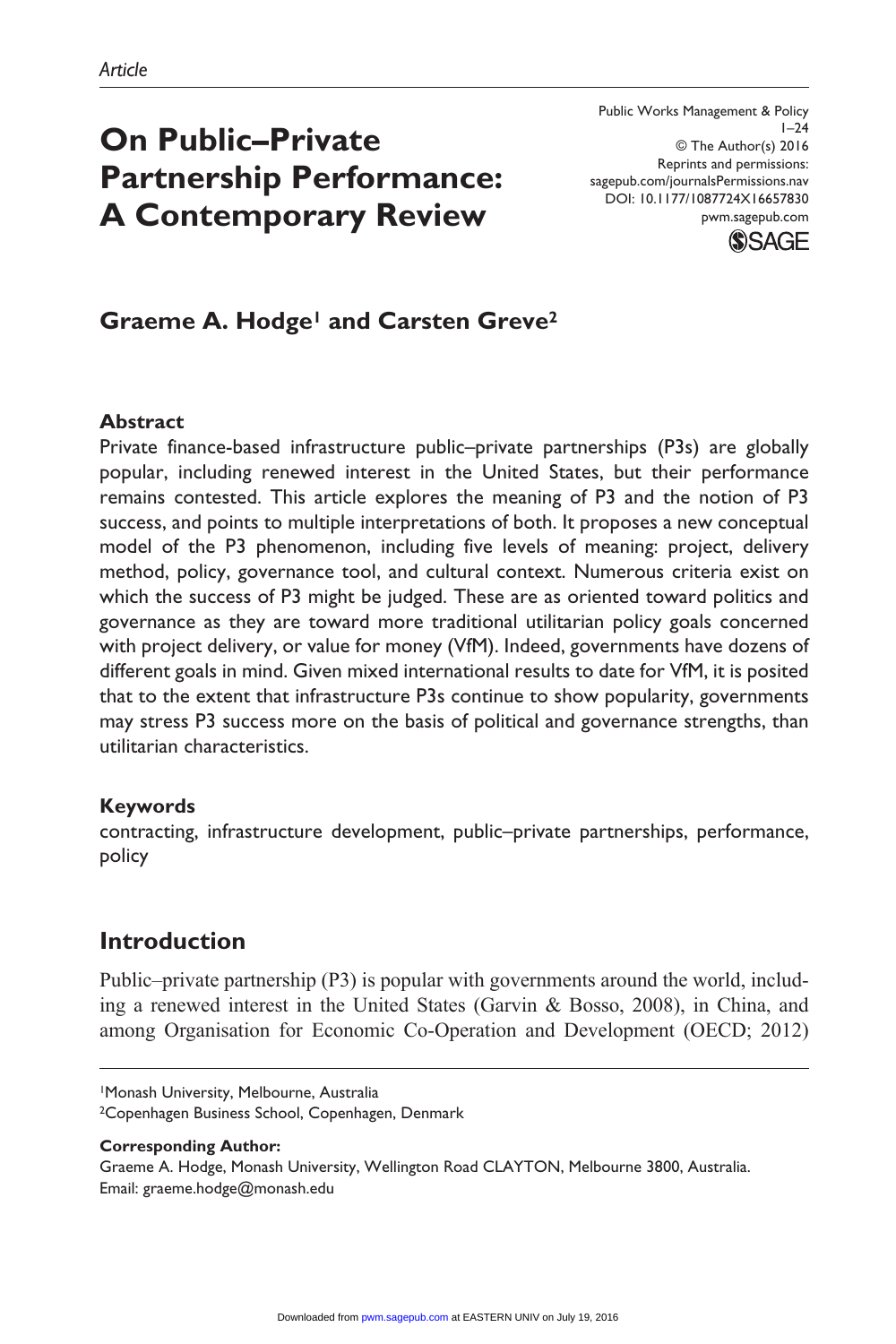countries, but its success remains strongly contested. The purpose of this article is to explore what constitutes high performance, and thus "success," for infrastructure P3s. As Little (2011) observed, we all want satisfactory outcomes from large public projects and to achieve this, they need to be "organized for success." One of the paradoxes of the last few decades has been the continuity and even growth of infrastructure P3s despite the loud voice of critics. Indeed, there is little doubt about the success of P3s judging on the basis of global interest; the frequency of use in countries such as Australia, Canada, or the United Kingdom; or by the delivery of timely new infrastructure. There has been considerable work undertaken to date on the multiple meanings of P3, more generally, the multi-disciplinary languages spoken by commentators and on the evaluation challenges faced by those interested in assessing P3s as projects or activities (Garvin & Bosso, 2008; Hodge & Greve, 2007; Vining & Boardman, 2008a). Additional work has also looked at arenas such as best practices (Martin, Lawther, Hodge, & Greve, 2013) and P3 performance management systems (Lawther & Martin, 2014). While acknowledging the arguments of reformers, there has been less fundamental probing, however, on the theory of P3 and understanding their performance and relative success. There is a need to better understand the potential causal factors behind why they may be capable of producing better performance compared with traditional arrangements. And yet, before this is possible, we need to more clearly articulate what we mean by "better performance" as well as specifying "better performance . . . for whom?"

This article examines both the meaning of P3 and the notion of P3 performance, and points to multiple interpretations of both. It proposes a new conceptual model through which to view the P3 phenomenon from the perspective of governments.1 This conceptualization acknowledges the inherently political nature of P3s, and as such, it represents a fundamental challenge to the traditional project-oriented conceptions of P3. As a consequence, the dimensions of P3 success are argued as being as oriented toward politics and governance as they are toward more traditional utilitarian policy goals concerned with project delivery or efficiency. A review of one single dimension of "success" is then undertaken by reviewing the international P3 experience with value for money (VfM) performance. Mixed empirical results are found. The continuing popularity of P3 methods is then discussed and it is argued that governments may be judging the P3 approach as successful on the basis of its political and governance strengths, rather than on its utilitarian characteristics.

This article is divided into three parts. Part one examines the variety of forms and levels of P3, and proposes a new conceptual model<sup>2</sup> through which to view infrastructure P3s. Part two details the theoretically based criteria for high performance using inspiration from some of the recent literature on "policy success." Part three reviews some empirical studies of P3 success in terms of VfM experience. Conclusions are then offered and implications of adopting the new P3 conceptualization are noted.

## **P3s: Definitions and Dimensions**

P3s have seen a range of definitions. Garvin and Bosso (2008, p. 163), for instance, defined P3s as "a long-term contractual arrangement between the public and private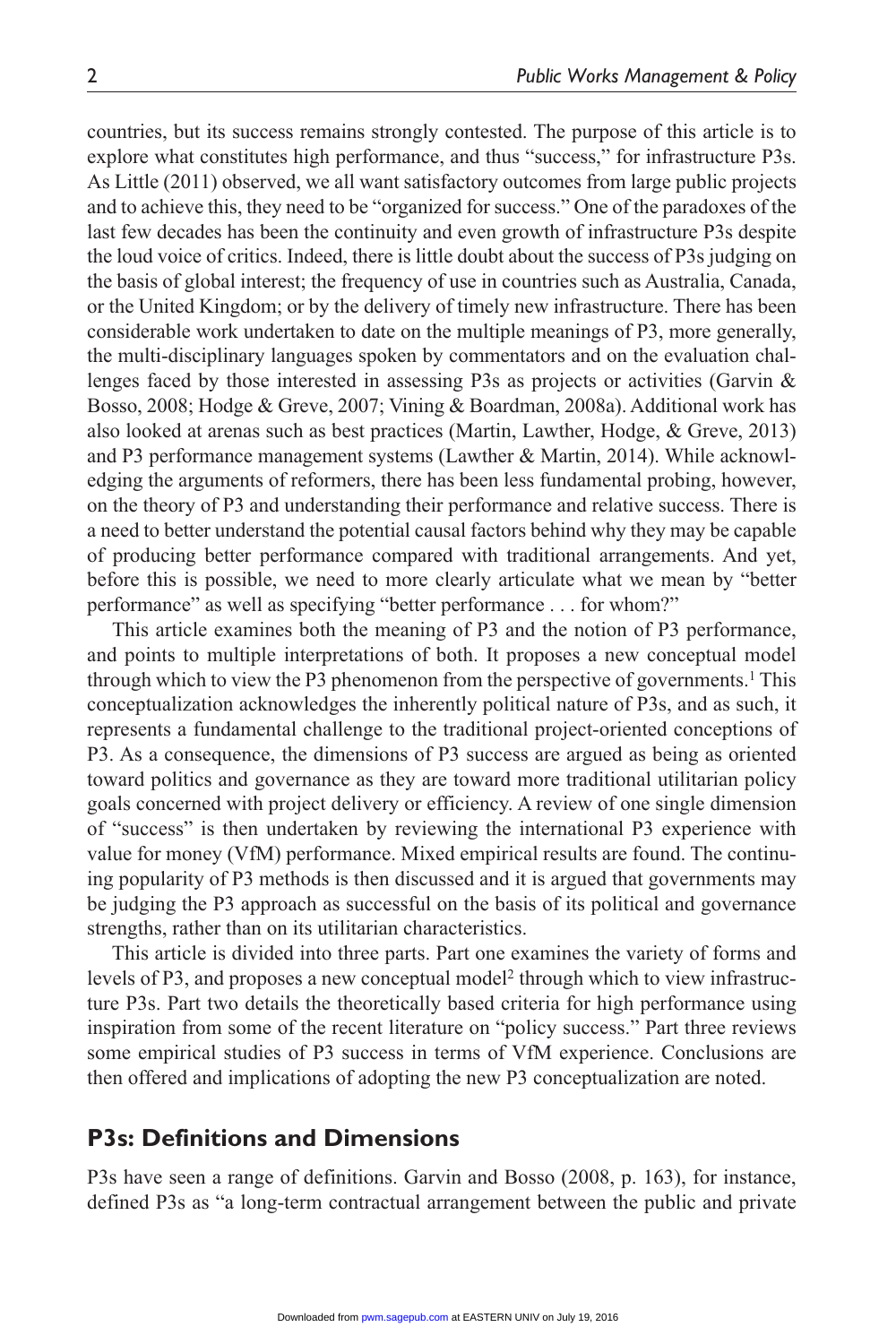sectors where mutual benefits are sought and where ultimately (a) the private sector provides management and operating services and/or (b) puts private finance at risk." The OECD (2008) defined P3s (or using their acronym, PPPs) as

an agreement between government and one or more private partners (which may include the operators and the financers) according to which the private partners deliver the service in such a manner that the service delivery objectives are aligned with the profit objectives of the private partners and where the effectiveness of the alignment depends on a sufficient transfer of risk to the private partner. (OECD, 2008, p. 17)

Others have viewed P3 more broadly. Van Ham and Koppenjan (2001) saw it as "cooperation between public-private actors in which they jointly develop products and services and share risks, costs and resources which are connected with these products and services." Vives, Benavides, and Paris (2010, p. 412) argued that as almost all public infrastructure projects involve the public and private sectors in one way or another, "all projects are therefore a public-private partnership." And more broadly again, authors such as Weihe (2005) and Hodge and Greve (2007) have placed infrastructure P3s as one of several different families of partnership activities between the two sectors.

There are several crucial concepts here. One concept is "risk." In almost all definitions, sharing of risks in an explicit way is mentioned as one of the key aspects of P3. This differs from earlier ideas on risk sharing through contracting out/outsourcing arrangements where this was more implicit. Another key concept is "innovation": the public sector and the private sector have to come up with new solutions and "work together or achieve a common purpose." More is expected of P3s than just "ordinary" collaboration. There is also a sense of hope that the relationship is a long-term one and desirably longer than the temporary relationship achievable through traditional "contracting-out" of services. In addition, many partnerships entertain the notion of a certain degree of power sharing while working together jointly.

The long-term infrastructure contract (LTIC) partnership is now prominent. The LTIC P3 is typically organized around a design, finance, build, own, operate, transfer model and involves private sector financing and private sector project management capabilities. The public–private partnership label has come a long distance from its historical origin under the urban development and downtown renewal experience of the United States from the 1960s (Bovaird, 2010). And while conversation about P3s can be complex in the disciplines of engineering and project finance, they remain stubbornly ambiguous, fluid, and slippery in the disciplines of political science, and public policy and administration.

Perhaps the bigger issue here is the need to think about LTIC P3 not simply as a project delivery arrangement but in a more sophisticated way; as a phenomenon (Hodge & Greve, 2013). This view of LTIC P3 is shown in Figure 1. They observe that P3 conversations seem to cover five meanings, as follows:

- 1. a specific infrastructure project or activity;
- 2. an organizational form, project delivery arrangement, or a management tool;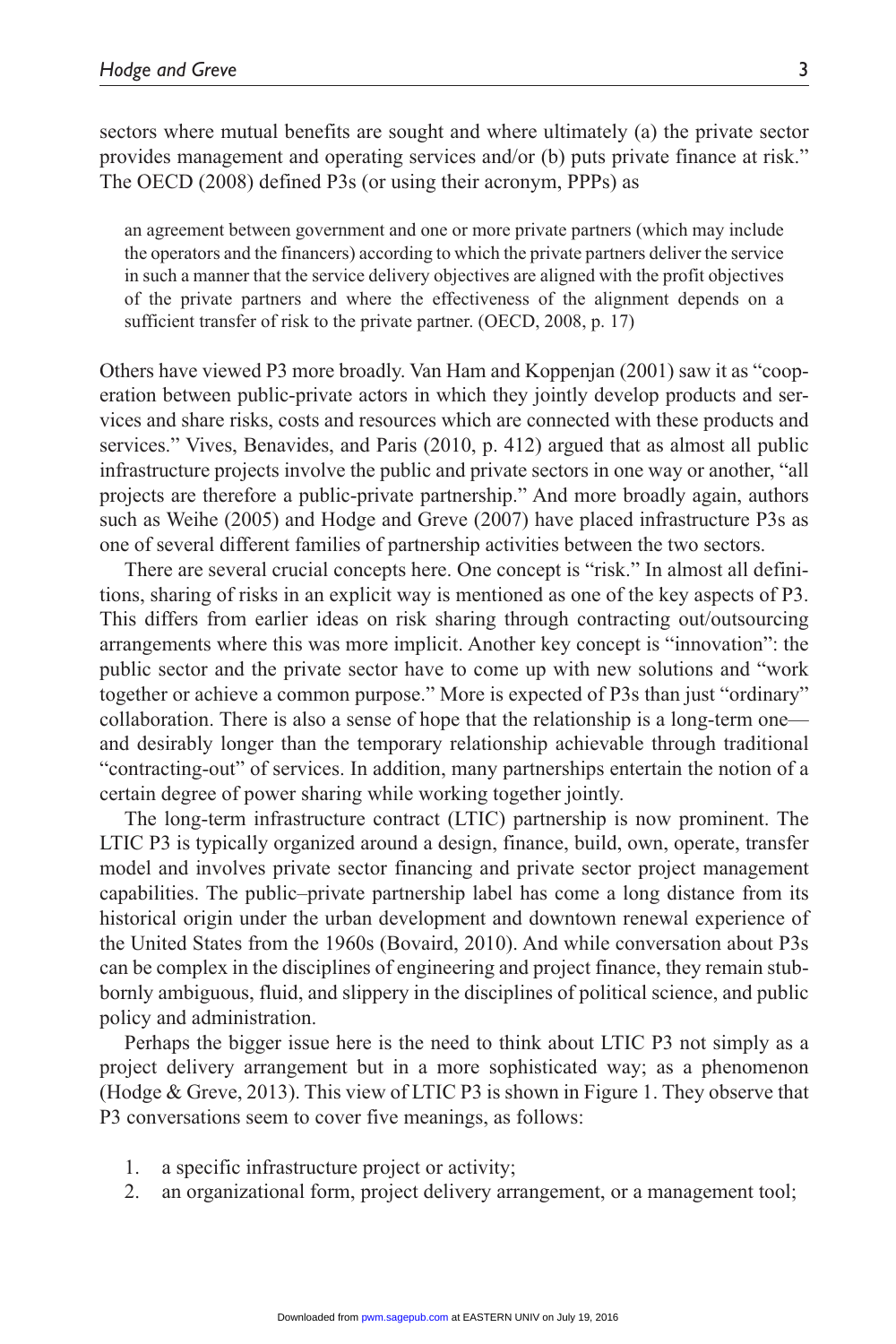

**Figure 1.** Dimensions to the public–private partnership phenomenon. *Source.* Adapted from Hodge and Greve (2013).

- 3. a policy, statement, or symbol as to the role of the private sector in a mixed economy;
- 4. a tool or style in the modern governance task; and
- 5. a phenomenon within the context of a broader national history and set of cultural assumptions.

At the narrowest level (A), therefore, P3 is viewed as a single project. So in Victoria, Australia, the new \$5.7 billion desalination plant is itself "the P3," and comments about the success or failure of the project amount to comments about P3.3 At Level B, P3 is viewed as a specific type of infrastructure delivery mechanism with a specific institutional and financial architecture in place to initially fund and deliver construction works as well as operate the long-term facility. While conceptions of P3 over the past two decades have covered both public and private financing,<sup>4</sup> the more recent preference has increasingly seen this delivery architecture assuming private finance, which, it is argued, encourages superior project performance and early delivery. This view is typical of the engineering and project finance disciplines. So, while not an entirely new concept, this level of P3 meaning is typically a delivery mechanism emphasizing the preference for private finance, the bundling of long-term contracts through a consortium and new governance and accountability assumptions. The next conceptual level (Level C) takes this project tool one step further and sets the private finance delivery of P3 infrastructure as a policy preference for a jurisdiction.5 Indeed, in some jurisdictions, it may become "the only game in town"6 for large infrastructure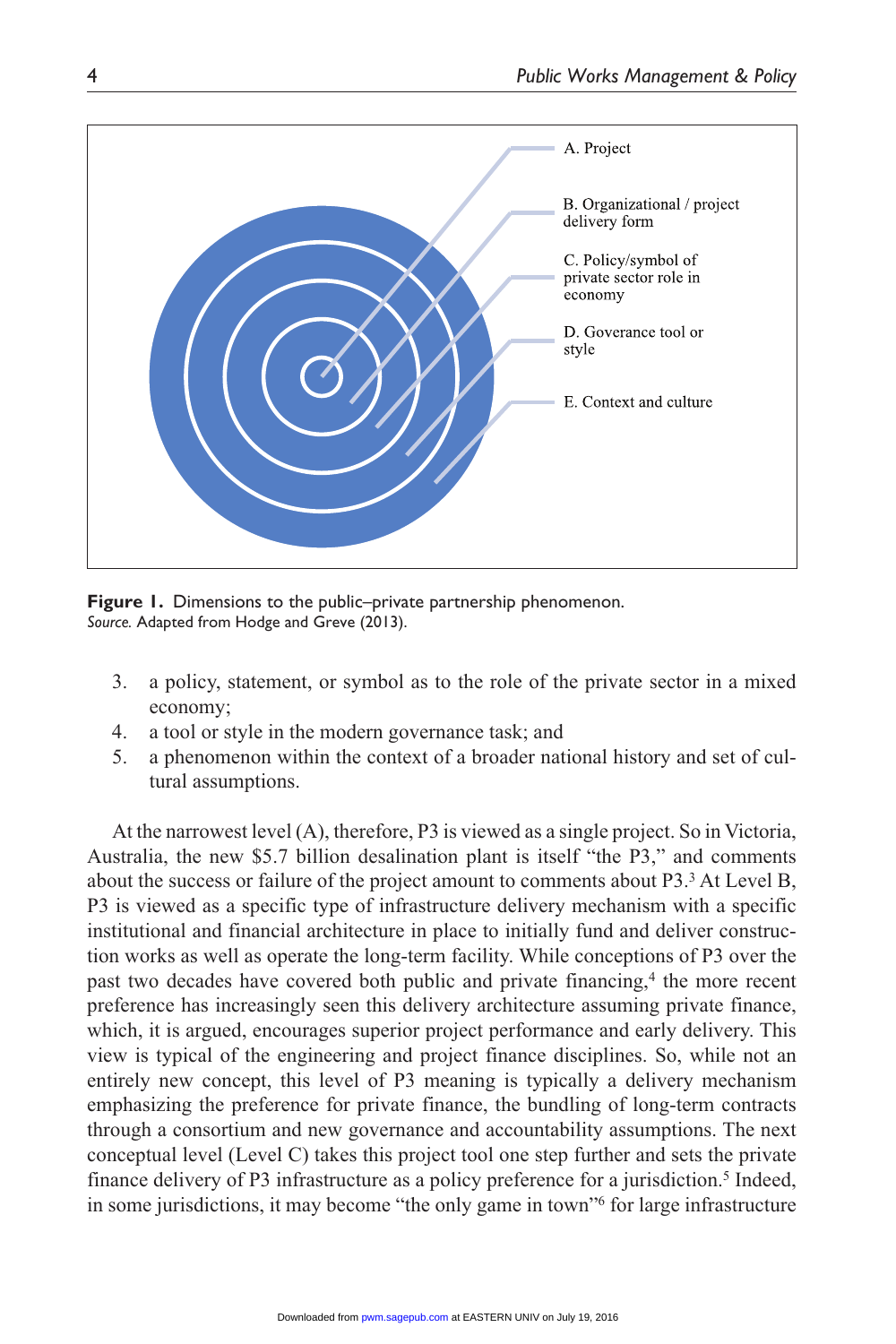development. It may also operate at a wider policy level not as one single P3 type, but acknowledging a wide variety of alternative project delivery options available to governments (all of which may use differing arrangements of public and private sector skills). The list of P3 options presented by Little (2011) or the OECD list of acronyms are manifestations of this. The breadth available here is therefore essentially a policy statement that the private sector has a valid and indeed a major role to play in today's mixed economy, whatever technical delivery option is chosen.

Broadening out again in this conceptual model, Level D represents the degree to which P3 has always had an inherent governance dimension. For a start, the use of huge private contracts with a consortium for delivering high-profile government projects is a strong regulatory tool in governing. While largely within the context of existing planning systems and political processes, the LTIC contract nonetheless plays a central new role. Not only does it shape the choice architecture available to the public, but large economic incentives can also be employed to ensure that the promise of the early achievement of government objectives is met—even for complex projects and in controversial circumstances. P3s can also function as a broader governance tool and mark a particular style of governance. For instance, the Labour government of the United Kingdom throughout the 1990s struggled to develop its relationship with the City of London. But as Hellowell (2010) pointed out, P3 provided the incoming Tony Blair and his "New Labour" government with advantages (p. 310). Indeed, the use of private finance had the "crucial [political] advantage that borrowing undertaken through it did not score against the main calculations of national debt" and borrowing was thus essentially "invisible" to public sector borrowing and investment measurements. Blair's re-branding of the Private Finance Initiative (PFI) as P3 not only assisted U.K. New Labour in establishing a stronger relationship with the City of London, but international promotion of P3 ideas then enabled this relationship to be cemented (Hellowell, 2010). Both of these political characteristics of P3 suggest that P3 continues to have an inherently political, and thus governance, context as well as any functional engineering or economic meaning. These dimensions are inherently bound together. The P3 phenomenon also exists within a cultural/historical tradition. In Victoria, Australia, for example, the Bracks/Brumby governments (2000-2010) branded a specific set of infrastructure delivery arrangements using private financing as P3. A broader and less partisan view of partnership would have acknowledged that the latest P3 policy is simply the most recent step in a long developmental process in which the delivery of large infrastructure projects using the private sector has been progressively changing through history, $\tau$  albeit particularly noticeable over the past three decades. They also branded their P3 policy as different to the PFI policy of the United Kingdom. This Australian P3 branding might be contrasted against the traditional affermage model of partnership long adopted in France, or the modern use of the P3 terminology by a country such as the People's Republic of China. The huge Beijing Line 4 construction project has been labeled as a P3, but the reality is that, it most likely has public ownership of just above 92%8 and would by Western analysts be regarded essentially as a "public-public" partnership.9 Notwithstanding, this arrangement nevertheless clearly signals new directions in terms of institutional, contractual,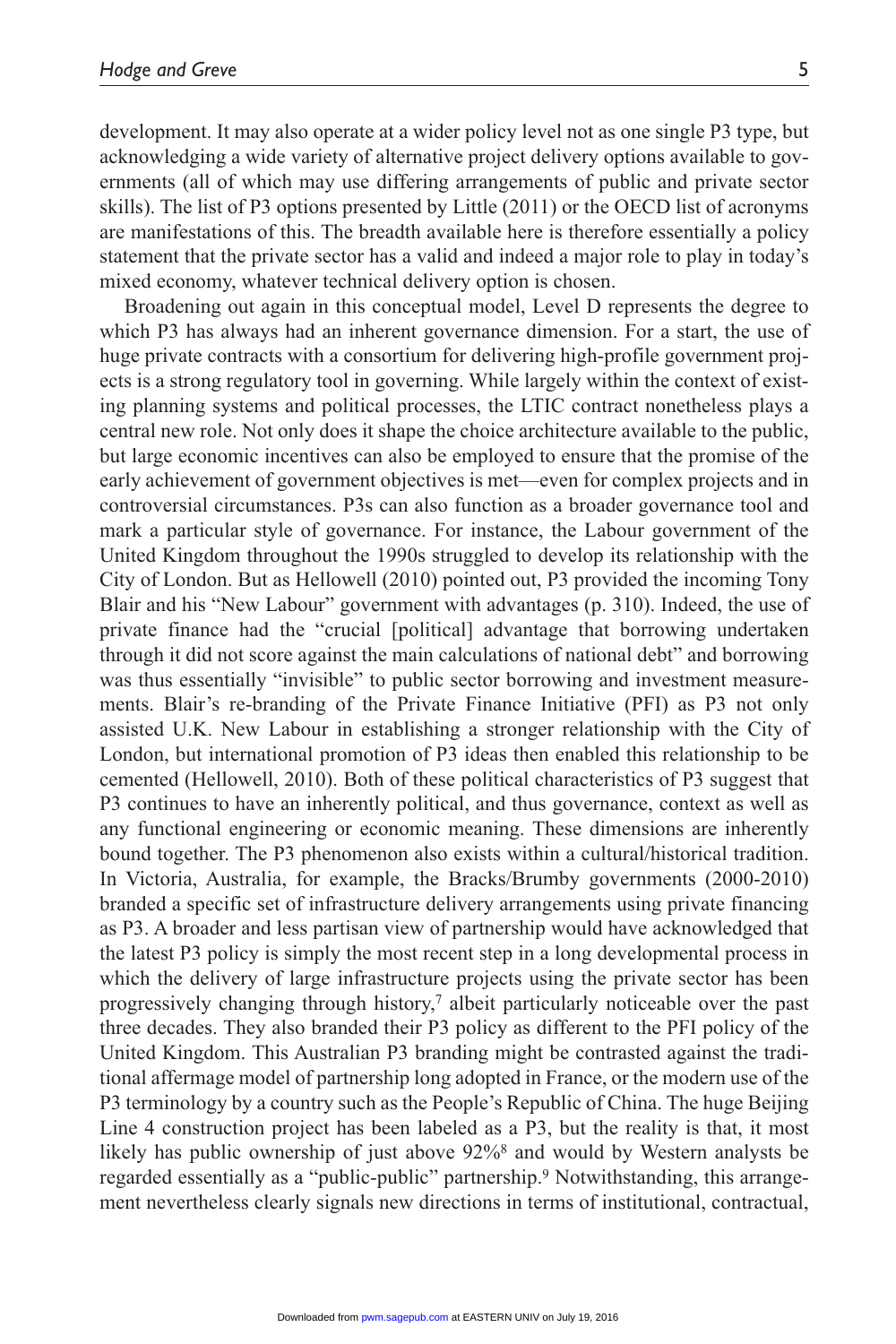professional, and project delivery dimensions for China. P3 here implies the use of increasingly professionalized project management methodologies in which new commercial, financing and institutional arrangements are being trialed in preference to traditional methods of the public bureaucracy. In this sense, P3 in China represents an important symbolic move to innovate, to commercialize, and to professionalize. At Level E of our conceptual model then, the P3 brand represents change.

The P3 phenomenon is therefore as much a political entity as it is a procurement or managerial entity and P3 decision making and choices are part of the fabric of Western democratic process. But if the P3 phenomenon is so big, then how might we judge if it is successful or not? The next section begins the process of answering this question.

## **Understanding the Promises of P3s**

We are all deeply interested in the success of our own version of P3 and measuring it against the goals which have been set for it. But how should we assess performance if P3 is as much a political project as it is a technical matter? And what might be a suitable definition of the LTIC P3 approach so that we can judge effectiveness?

In concept, partnership performance could be judged at each of the five levels indicated in Figure 1. Relevant lenses on partnership success would therefore range from the narrowest of these perspectives (at the project level), to a broader organizational or project delivery level; and through the policy and governance perspectives to the broadest levels of societal change and benefit. At the narrowest level, the literature is full of claims of project success. We certainly enjoy brand new infrastructure, and when it is delivered to expected standards, this is itself one measure of success. It is certain, visible, and has common-sense appeal. There is also little doubt as to the power of images when it comes to showing off new projects. New court houses, hospitals, roads, and schools have an innate beauty and across the board appeal to our sense that public infrastructure is a core task of government. Indeed, historically, John Major's initial rationale for the birth of the U.K. PFI was the call by the Confederation of British Industries for a large-scale program of infrastructure public works and the ability of private finance techniques to deliver infrastructure without increasing the Public-Sector Borrowing Requirement. It enabled the U.K. government to regain its capacity, at least in the short term, to govern successfully. It also visibly improved the confidence of financial markets and provided financial transactions. In Australia, the historical adoption of P3 policies was driven more by a desire for a less litigious approach to infrastructure provision, along with a professional ethos of "New Public Management" under which all public sector services were being contractualized with stronger specifications. The belief here was that these guaranteed higher performance. As well, with early successes such as Melbourne's CityLink project, private contract law enabled reform minded governments to break through the paralysis culture existing at that time and crash through the delivery of infrastructure priorities (Hodge & Duffield, 2010).<sup>10</sup> In both jurisdictions, too, it was clear that new P3 techniques assisted governments in putting their infrastructure project priorities onto the public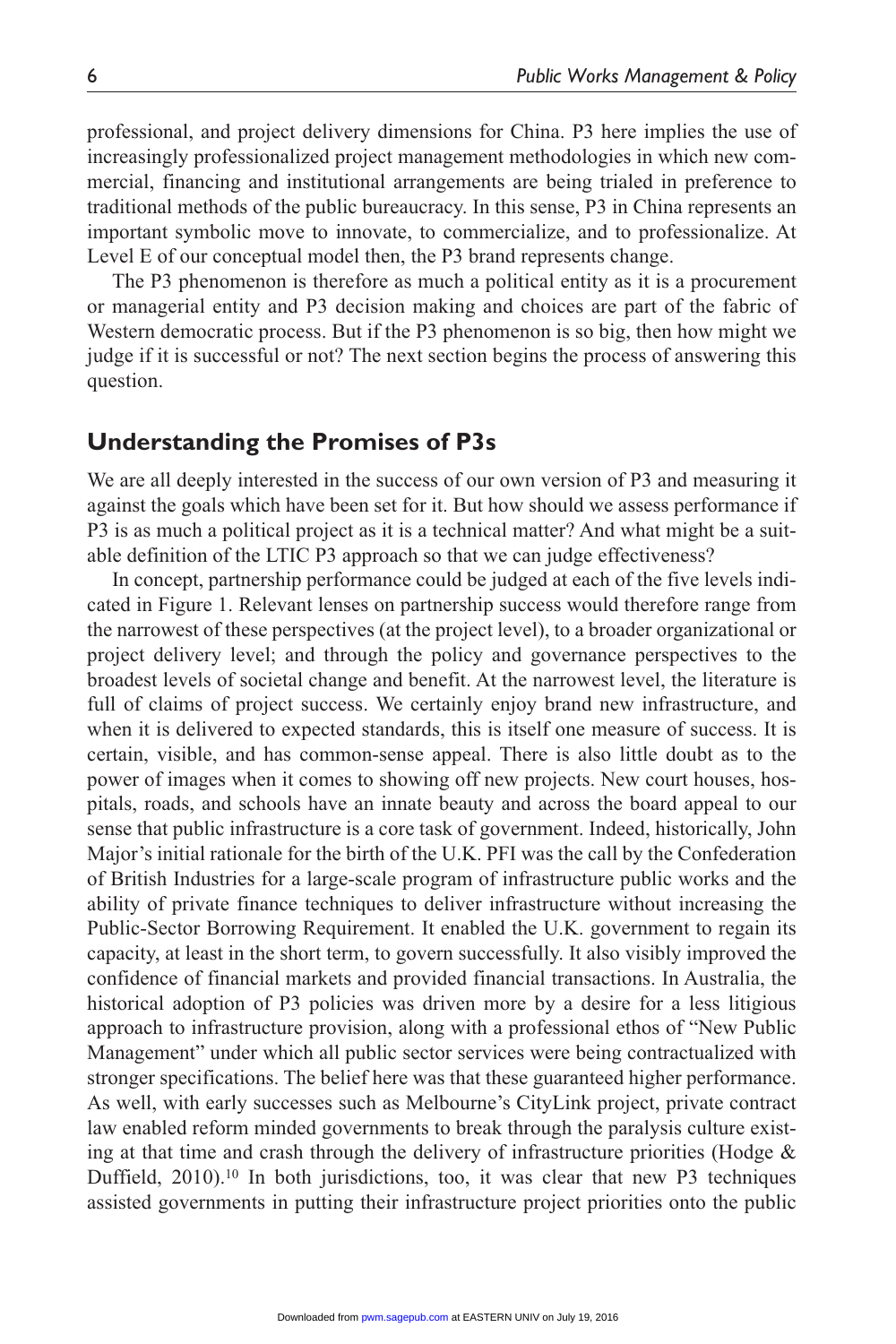agenda, itself not an insignificant achievement, as well as symbolizing "sophistication" and "the best of both worlds" as projects were delivered to expectant voters.

These P3 characteristics and promises contrast the more frequently repeated technical rationales. Such explicit technical promises have included reducing pressure on public sector budgets, providing better VfM for taxpayers, reducing risk to government from projects, better accountability, better on-time and on-budget delivery, and greater innovation. A range of implicit promises can also be discerned for P3 over the past few decades including encouraging a more innovative public sector, improved palatability for user funding for infrastructure, provision for long-term infrastructure life-cycle costs, and boosted sales of professional P3 services abroad. After recent credit market failures and stock market downturns, perhaps P3 these days is also aimed at governments broadly supporting businesses and preferentially adopting the P3 mechanism in difficult market circumstances (the objective of business assistance) or the broader societal objective of economic development.

Additional objectives are also possible. Indeed, Table 1 articulates two dozen goals of P3 including many which are non-technical or implicit as well as the better known explicit and technical goals. Disciplines may argue over which of these goals matter the most, and the extent to which some goals apply to infrastructure in general as well as justifying P3s in particular. While there is no neat one to one correspondence, and categories overlap, governments clearly expect P3 to deliver benefits across a far wider base than often discussed. What is clear, however, is that many goals are possible for P3 and that these promises span a range of areas from project and technical concerns at one extreme through to political arenas such as policy, governance, and culture at the other. This multiplicity presents a complex challenge for those interested in assessing the worth, value, and success of P3.

Against the many promises of P3, how might we then determine if P3 has been performing successfully? What dimensions might be in such an evaluation framework? This simple sounding question is not so simple to answer. Jeffares, Sullivan, and Bovaird (2013), for example, focused on measuring the performance of partnership through a theory-based evaluation and suggest six "performance domains": *democracy* (democratic theory), *policy* goal achievement (network theory), *transformation* to produce new public sector behaviors (institutional theory), *connectivity* to stimulate innovation (innovation theory, network theory), *coordination* to achieve synergies (resource dependency), and *coalition/sustainability* to achieve sustainable partnerships (discourse theory). Each is valuable and brings different P3 values into the spotlight. They also explicitly acknowledge "the politically loaded nature of P3s as public policy instruments" and view P3s as both a political and managerial entity. Huxman and Hubbert (2009) likewise saw high performance in terms of multiple dimensions, and Skelcher (2010) argued that the least examined dimensions of P3 have been legal governance, regulatory governance, democratic governance, and corporate governance.

Thinking from a traditional disciplinary perspective, too, there are different kinds of criteria and different values for "performance." Economists tend to look at economic factors concerning P3, political scientists and public policy scholars are likely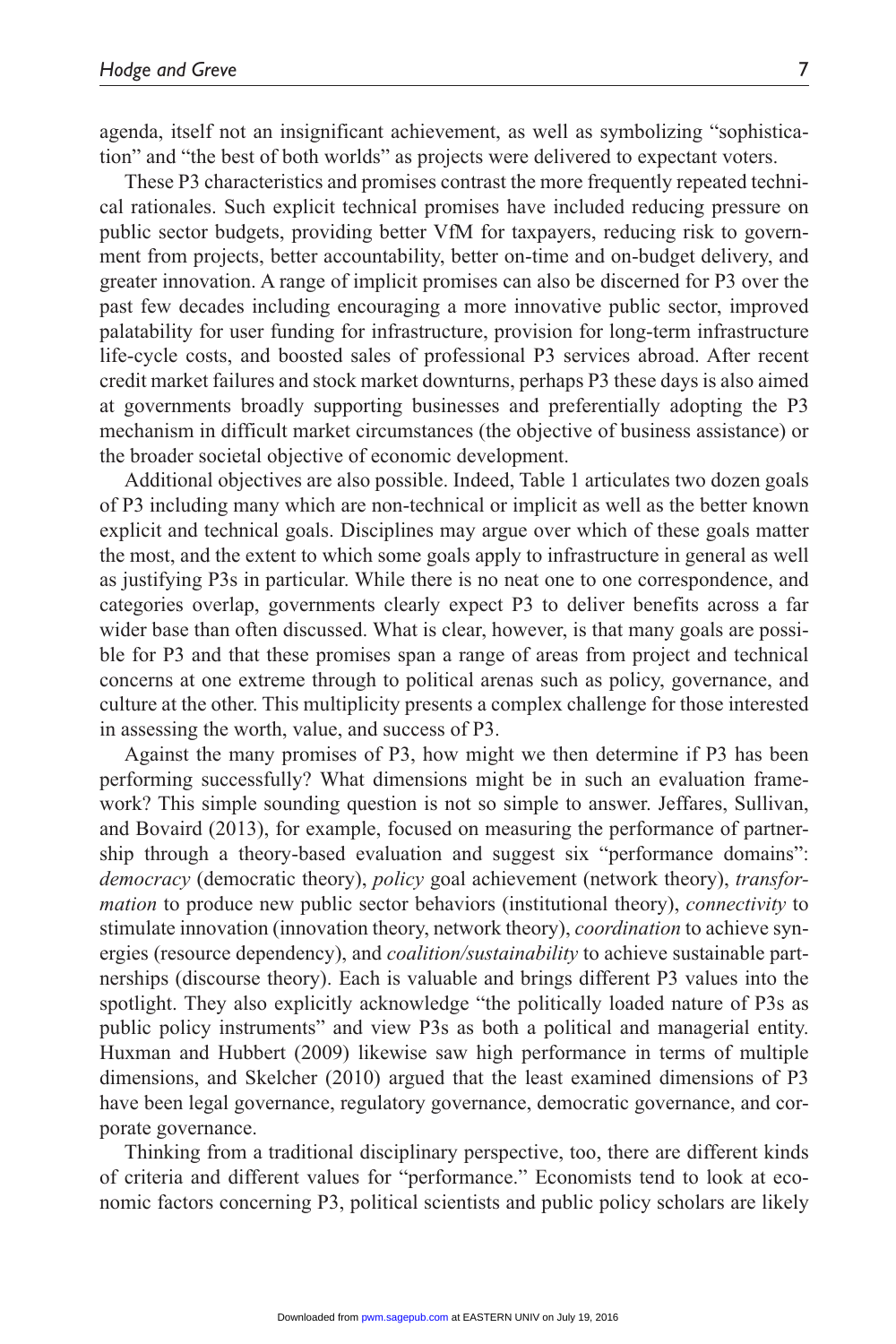| Objective        | <b>Number</b>   | Objective/promise made by government                                                                                               |
|------------------|-----------------|------------------------------------------------------------------------------------------------------------------------------------|
| Financial        | I               | Provides better value-for-money for taxpayers                                                                                      |
|                  | $\overline{2}$  | Reduces pressure on public sector budgets                                                                                          |
| Project Delivery | 3               | Provides better on-time delivery                                                                                                   |
|                  | 4               | Allows better on-budget delivery (reduce optimism bias,<br>reduce strategic misrepresentation)                                     |
| Cultural change  | 5               | Allows greater infrastructure (project) innovation                                                                                 |
|                  | 6               | Encourages a more innovative public sector                                                                                         |
| Policy           | 7               | Enables provision of infrastructure without appearing to<br>increase public sector borrowing                                       |
|                  | 8               | Supports businesses in difficult global market conditions<br>(business assistance/subsidy)                                         |
|                  | 9               | Improves political feasibility to impose user fees                                                                                 |
|                  | 10              | Infrastructure project risks managed away from<br>government                                                                       |
|                  | $\mathsf{I}$    | Enables a crash-through approach to delivering public<br>infrastructure projects through the use of private contract<br>law        |
| Governance       | 12              | Be a symbol differentiating a progressive government,<br>and one which optimizes the use of markets and private<br>sector capacity |
|                  | 3               | Helps put infrastructure issues onto the public policy<br>agenda                                                                   |
|                  | $\overline{14}$ | Improves business and financial market confidence                                                                                  |
|                  | 15              | Improves government financial credentials                                                                                          |
|                  | 16              | Improves accountability                                                                                                            |
|                  | 17              | Enables a less litigious approach to public infrastructure<br>provision                                                            |
|                  | 18              | Emphasizes project delivery over planning concerns                                                                                 |
|                  | 19              | Eases the business of governing and helps control the public<br>agenda                                                             |
|                  | 20              | Enhances electoral prospects                                                                                                       |
| Economic         | 21              | Strengthens broad, societal economic development                                                                                   |
|                  | 22              | Encourages the development of a P3 construction and<br>finance sector                                                              |
|                  | 23              | Boosts export sales of professional P3 services abroad                                                                             |
|                  | 24              | Enables the full life-cycle costs of infrastructure to be<br>provided                                                              |

**Table 1.** Objectives—Both Explicit and Implied to Date.

*Source.* Adapted from Hodge and Greve (2013).

to see if the political mandate is being fulfilled, project finance folk assess whether risks are sufficiently rewarded, and sociologists want to know the difference P3 makes at a broader societal level including being clear about who the winners are as well as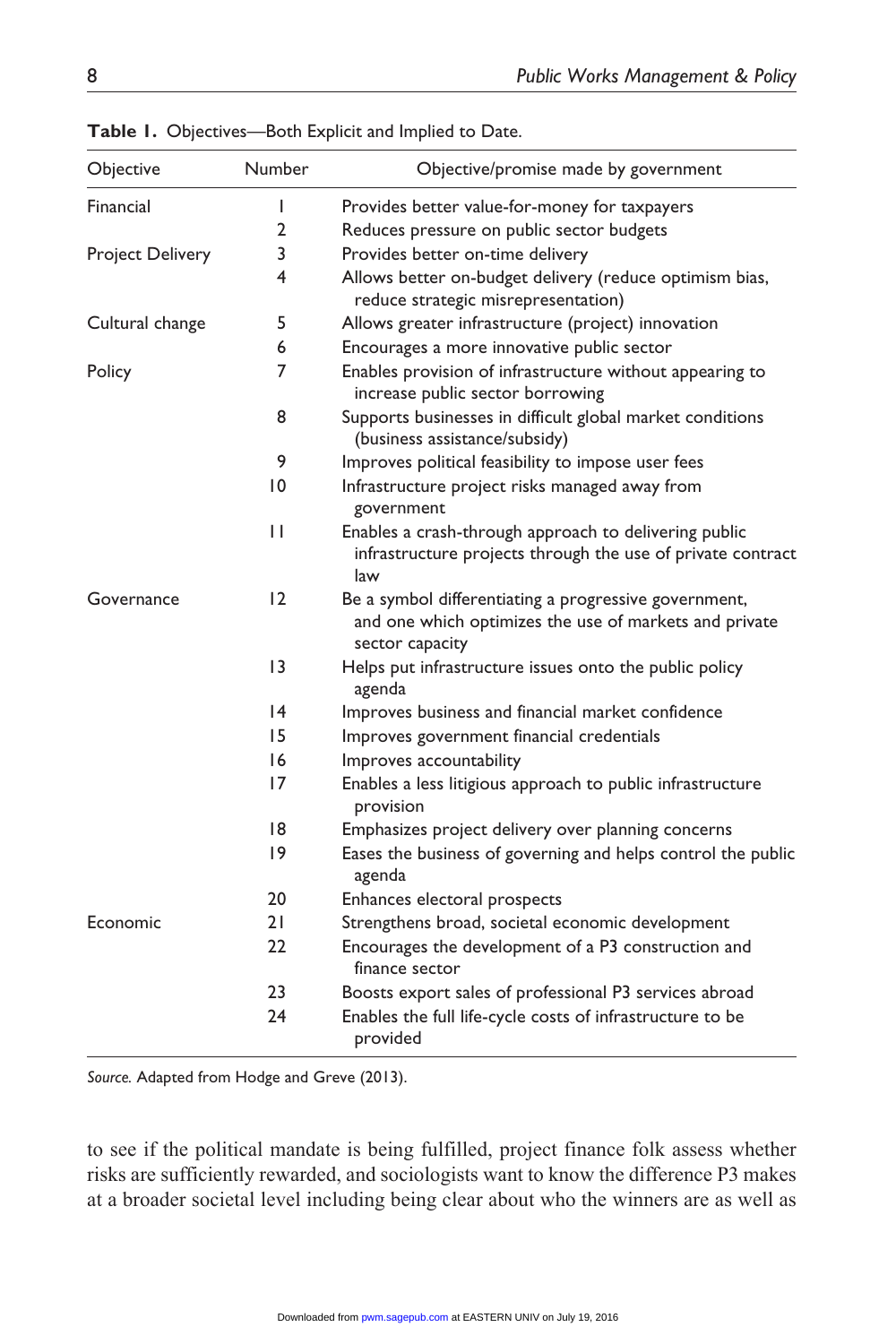the losers. The pioneering public administration work of Waldo (1948) reminds us that despite the attractiveness of "efficiency," it is "certainly not to be employed as the sole deciding criteria for public policy decisions or public management" (cited in Cooper, 2003, p. 6). Freiberg (2010) looked through a regulatory lens and listed the major dimensions when evaluating government work as simply instrumental values (effectiveness and efficiency) and non-instrumental values<sup>11</sup> (such as fairness, clarity, understandability, due-process, proportionality, transparency, flexibility, and accountability.) In addition to these different disciplinary values and criteria, the straight technical challenge presented to the evaluator when assessing the relative success of a LTIC P3 is another dimension of evaluation. Evaluators face six serious infrastructure P3 evaluation challenges: defining the evaluand (i.e., the subject which is put under scrutiny), multiple P3 objectives, multiple discourses and disciplines, the evaluator's role, evaluative rigor for an individual P3, and accurately summarizing multiple evaluation studies (Hodge, 2010).

Overall, then, there are many dimensions relevant when judging P3 success, and much of our judgment of governments resides outside the project itself or the techniques used to deliver the project. The government's policy context, its governance style and broader issues of societal culture and history all matter.12

So, how then should we understand "political success" for partnerships? P3 political success here is to be understood in the context of democratic governance. While engineers may aim for structural integrity and bankers should focus primarily on the efficient use of capital, the final arbiters of determining the "public value" of infrastructure is politicians in a democracy (Moore, 1995). There are those who think that all projects may be "politicized" in the bad sense of the word, meaning that projects will be influenced by power-seeking politicians without regard to democratic ideas. In democratic theory, however, political success is more connected to achieving political objectives that are reached through a democratic process and therefore democratically legitimate.

While the risk of politicians extracting rents for projects may sometimes be real (see Brinkerhoff & Brinkerhoff, 2011, for P3s in developing countries and the risk of corruption), for politics and democracy more generally, National Audit Offices (NAOs) along with a range of other scrutiny mechanisms and oversight bodies play crucial roles in determining whether P3 projects will be deemed successful. The active work of the NAO (2003, 2009) in the United Kingdom, for example, and the vast number of reports produced to date attest to the fact that the democratic evaluation of P3 success has its proper place.

Judging by the frequency of past use and today's continued policy attraction, LTIC P3 has been judged by governments such as those in the United Kingdom, Canada, and Australia, as successful. But what is meant by "success?" Like talk of "good" governance and "better" regulation, success is an attractive linguistic (McConnell, 2010). It is not "all or nothing," though, and governments may achieve policy success to a degree across many fronts. McConnell's view is that three dimensions are crucial. To his mind, governments *do process* (defining issues as problems, examining options, consulting, and so on), they *do programs* (using a wide variety and combinations of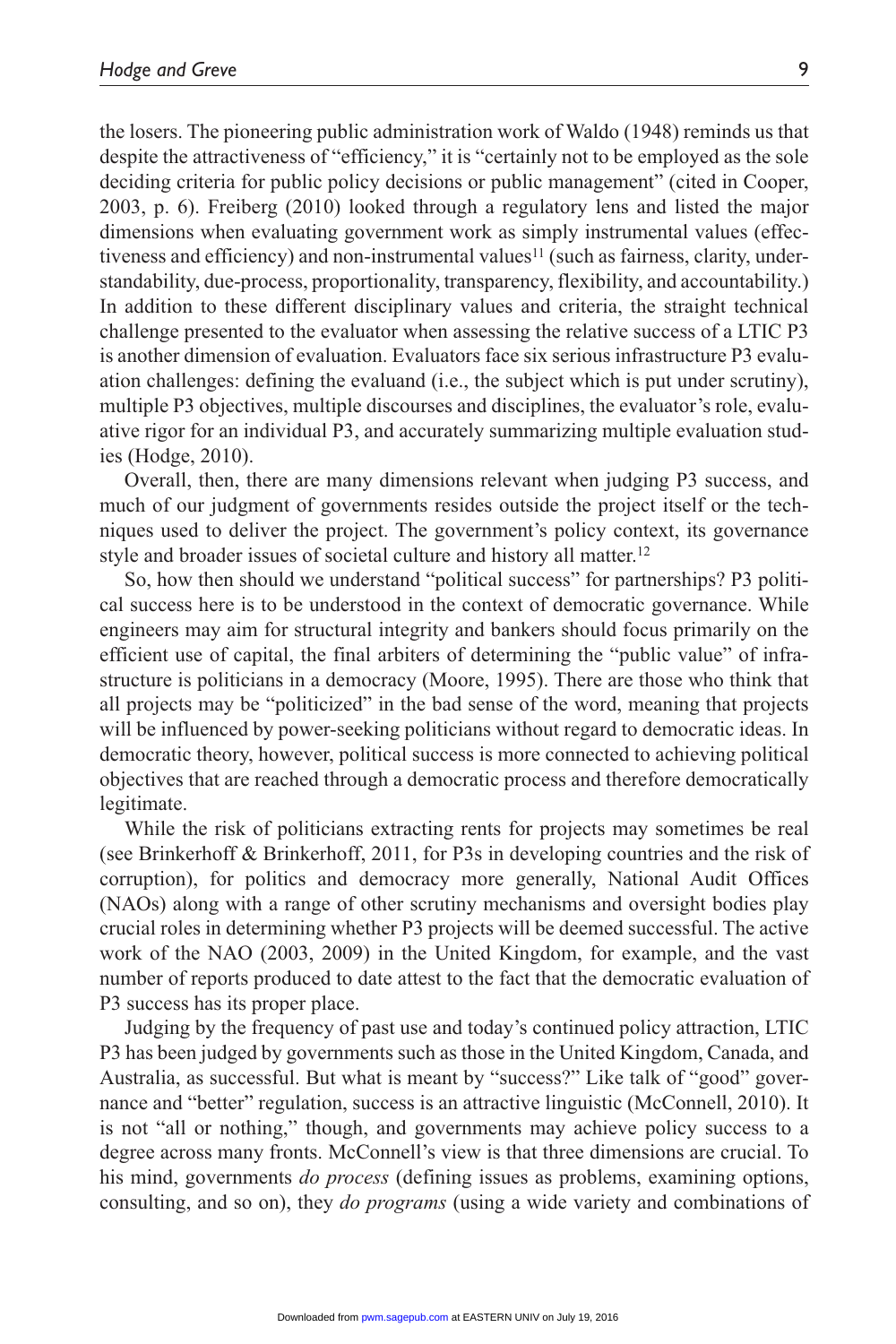policy instruments), and they *do politics* (engaging in activities that can influence electoral prospects, maintaining capacity to govern, controlling the public agenda, and steering policy direction; McConnell, 2010).<sup>13</sup> Clearly, LTIC P3 is intimately associated with all three of these spheres and success can reside in each, as well as having a temporal dimension in terms of durability. These insights on "political success" are central to any discussion on P3 performance.

But with such a broad conception of P3 as a phenomenon, multiple possible P3 models in use, wide ranging performance dimensions across dozens of goals as well as the usual technical challenges inherent in evaluation exercises, there is an obvious question—Is LTIC P3 evaluation tractable? Perhaps, as with any inherently political assessment, the answer lies in acknowledging up-front the breadth of the P3 phenomenon, and the chosen evaluand and then providing as rigorously as possible, another clue to be added to the contested terrain of P3 evaluation. The sobering reality is that a comprehensive assessment across all five levels of the P3 phenomenon model encompassing all promises and using all identified performance dimensions would be impossible.14 Most real life evaluations do not for an instant contemplate such a complex task; they focus on a few performance dimensions and criteria which they personally regard as important from their own perspective.

## **Some Thoughts on P3 Performance**

Having said this, do we know much about the performance of LTIC P3s today? Actually, no. We contend that, contrary to the repeated advertising claims and popular mythology, we know very little about the performance of LTIC P3s—even at the most elementary levels. Let us take just one performance area to demonstrate this: VfM, as well as looking briefly at on-time or on-budget delivery, and governance. Let us also define LTIC P3s as a delivery mechanism, usually with a bundling of long-term contracts through a consortium, an emphasis on the use of private finance, and with contract arrangements carrying new governance and accountability assumptions. Our analysis can now proceed.

VfM performance reviews such as Hodge and Greve (2009, 2013) suggested a few big lessons. First, despite the considerable experience with the LTIC P3 family around the world, the polarized advocacy and criticism, and numerous professional glossy reports,15 rigorous performance assessments in terms of the public interest have been surprisingly limited. Independent rigorous assessments have been even scarcer. This has left our judgment as to the performance of P3s disappointingly open. Several assessments of P3 performance have of course been made covering either more general ground<sup>16</sup> or particular P3 concerns,<sup>17</sup> but many have analyzed business case projections rather than measurements of actual costs.18 Most have also not been particularly rigorous from a statistical perspective, and have failed to employ control groups (Hodge, 2010). The counterfactual of "traditional procurement" has also usually been vague as well, so that such assessments are rendered unreliable. Hare (2013) put it accurately when he remarked that the available P3 evidence is "both weak and mixed."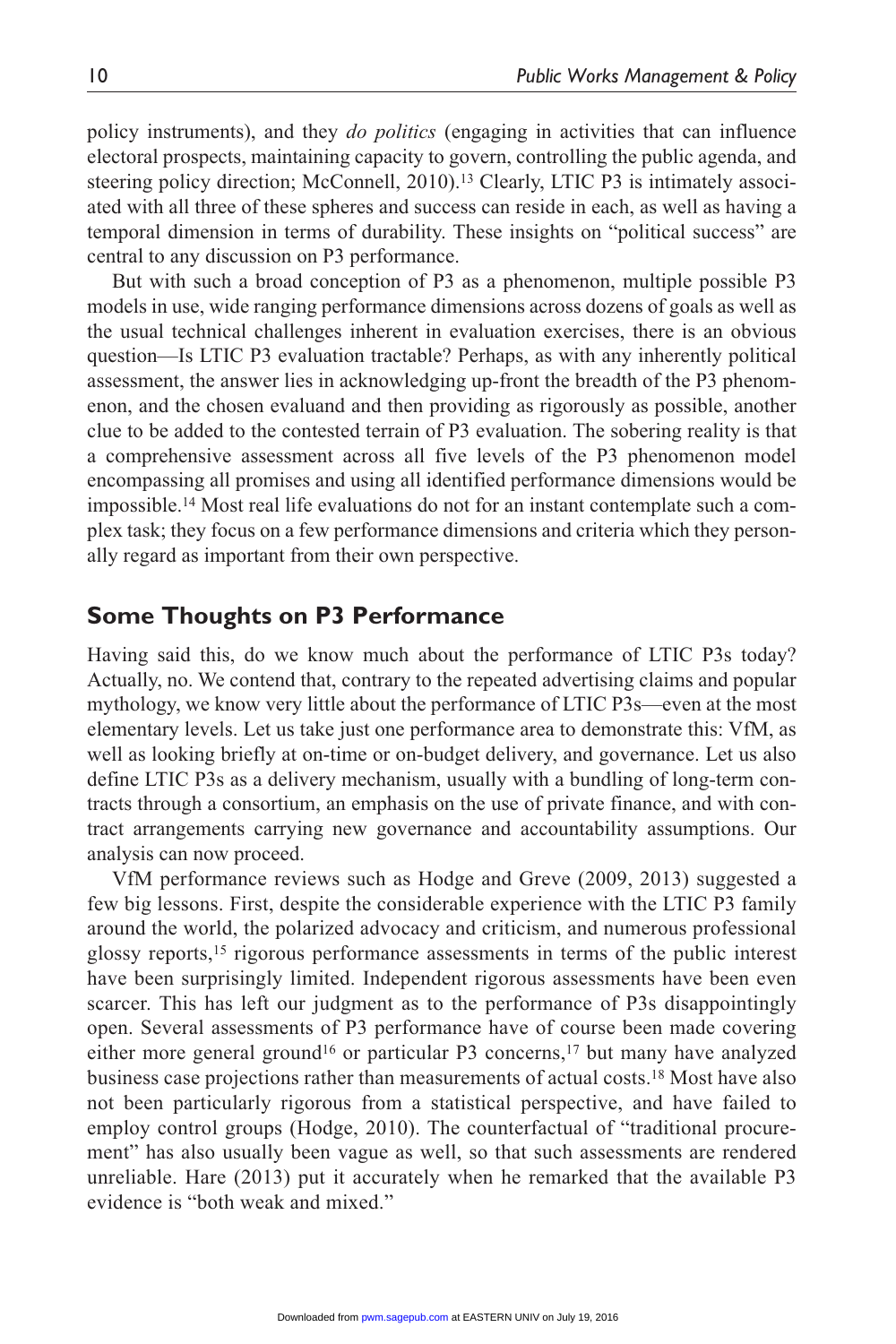If we view success as simply P3 VfM results compared with traditional procurement, the findings of these studies have also been revealing. Reviews such as Hodge and Greve (2009) showed that the evaluation literature comprised three groups of findings. The first is a large group of evaluations showing superior P3 performance compared with traditional infrastructure delivery. Mainly through the calculus of risk transfers, these report lower cost estimates (of up to 20%) compared with traditional procurement. These have been bolstered by reports that P3s were delivered on-time more often (76% compared with 30% for traditional projects) and on-budget (78% compared with 27% for traditional arrangements; Macdonald, 2002; NAO, 2003). An equal sized group of studies, though, oppose this conclusion, and do not support a judgment of P3 superiority. Serious concerns from this opposing group included excessive returns to investors (Vecchi, Hellowell, & Longo, 2010), a VfM appraisal methodology biased in favor of policy expansion, and pitiful availability of information needed for project evaluation and scrutiny (Shaoul, 2005). Even the U.K. Public Accounts Committee of Parliament labeled the public sector comparator (PSC) process as clearly "manipulation." Ball, Heafey, and King (2007) noted "almost entirely subjective" risk analyses, and the U.K. Audit Commission (2003) "found no evidence that PFI projects delivered schools more quickly than projects funded in more conventional ways." As well, Pollock, Price, and Playe (2007) criticized the above-mentioned on-time and on-budget findings as having no solid evidence base, stating that "all claims based on [this] are misleading."19 A third similarly sized group of studies was also observed. These studies doubt claims of P3 success and conclude that far greater analytical care was required before P3s could be judged as superior to traditional methods. Blanc-Brude, Goldsmith, and Valila (2006), for example, conducted careful regression analyses across EU countries and found P3s were 24% more expensive than our expectations from traditional procurement—ironically, at about the same magnitude of traditional project cost-over-runs.20 Fitzgerald (2004) argued that the size of costs savings claimed in his Australian P3 assessment was largely dependent on the discount rate used (with a lower discount rate suggesting a cost increase of 6% rather than the 9% cost saving estimated using the higher discount rate). Vining and Boardman (2008a) judged only one half of the Canadian P3s reviewed as successes, and Jupe (2009) viewed P3s as "imperfect solutions" for transport in the United Kingdom.21 This pattern of contest continues today with practitioners again recently confirming good VfM for LTIC P3s (Eadie, Millar, & Toner, 2013), others skeptical of VfM when practitioners ranked it 17th of 20 potential benefits (Umar, Zawawi, Khamidi, & Idrus, 2013), and yet others continuing their policy criticism with LTIC P3s being headlined "fabulous deals—for all but taxpayers" (Davidson, 2013). As well, concerns continue about the capacity of governments to negotiate good deals on behalf of citizens (Bloomfield, 2006) along with the ultimate affordability of LTIC P3s (Hellowell & Pollock, 2007).

On the alternative broad performance domain, *governance*, there have also been a range of illuminating commentaries. Indeed, questions of P3 governance and the legitimacy of P3s as a governance tool have been just as controversial as matters of project efficiency and effectiveness. On one hand, LTIC P3s appear to have helped governments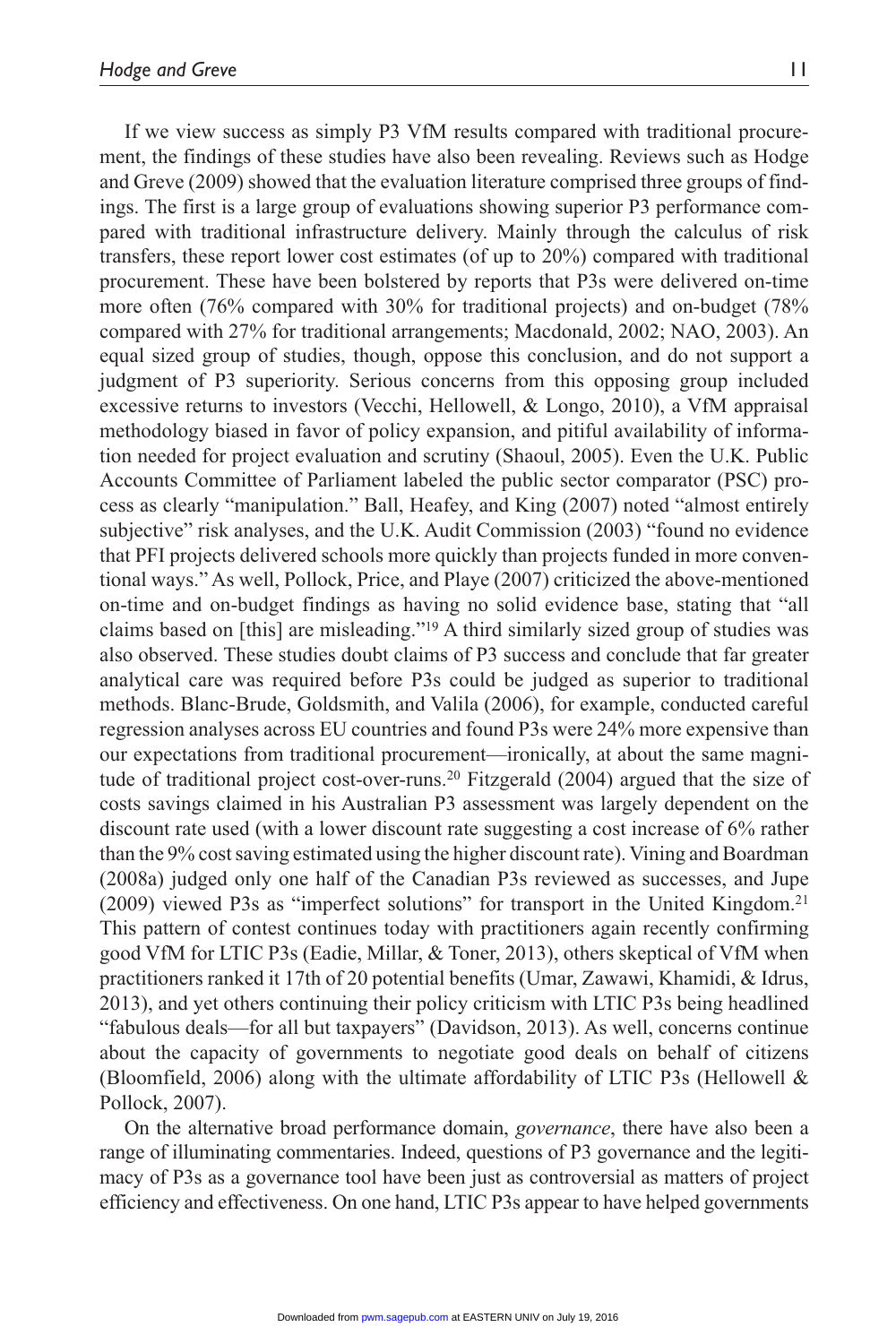regain the capacity to steer the state as far as setting the infrastructure renewal policy agenda and then delivering new infrastructure projects. On the other hand, however, multiple accusations have been levelled—ongoing analytical manipulation with public sector comparisons lacking legitimacy and favoring private finance delivery, decisionmaking arrangements lacking transparency, large complex commercial deals clearly being done with business partners rather than with citizens also as equal "partners," traditional methods of gaining access to information and review through Freedom of Information or Administrative Law not now available to citizens under private law contracts, and governments lacking accountability amid multiple conflicting roles.22 Little wonder that Siemiatycki (2007) asked bluntly "What's the secret?" and Hodge (2006) labeled PFI type P3s "the illegitimate child" of the P3 family (p. 324).

In one sense, perhaps such concerns are not surprising. Governance matters are particularly important in that the public interest needs to be protected despite the delegation of authority to private concerns. But at the center of this governance challenge there is an inherent and continuing tension. As Skelcher (2010) said, tight governance is needed to protect the public interest, but weaker governance is also required to enable risk-taking and innovation, along with incentivized private actor participation. These mechanisms can together provide a fair basis for potential investors as well as a framework that should reduce risks of corruption and opportunism. But P3s equally "raise important issues of democratic governance," and while "organizations in the public domain are required to account for their activities in the public arena of discourse," "forms of third party government like P3s muddy the waters of accountability," and may lead to a "democratic deficit" (Skelcher, 2010). Interestingly, P3s are much like a form of quasi-governmental body, emerging in a multiplicity of forms through ad hoc processes, and frequently a function of executive rather than legislative decision. So to Skelcher, creating effective constitutional oversight remains a priority challenge for P3. Having said this, observers such as Willems and van Dooren (2011, 2012) argued that most P3 accountability concerns are overstated and fail to understand the breadth of today's multiple and complex avenues through which communities hold governments to account. Perhaps the historical counterfactual of traditional accountability and transparency mechanisms have also tended to be overly optimistic and romantic as well.

Either way, and despite any of the above criticisms or concerns, the attraction and success of P3 as a "buy-now, pay-later" arrangement from the perspective of governments has been visible. Crystal clear in jurisdictions such as the United Kingdom, Canada, and the Australian States has been the support of major political parties, the political pay-offs in terms of project delivery, and the considerable strengthening of the governments' relationships with city financiers. Despite some visible failures and policy U-turns, there have been clear attractions in the use of P3s by the state in these jurisdictions.

## **Reframing Our Views on P3 Performance**

Perhaps it is time to rethink notions of P3 success. There are several observations to make here. First, we ought to remind ourselves that the P3 phenomenon is a big target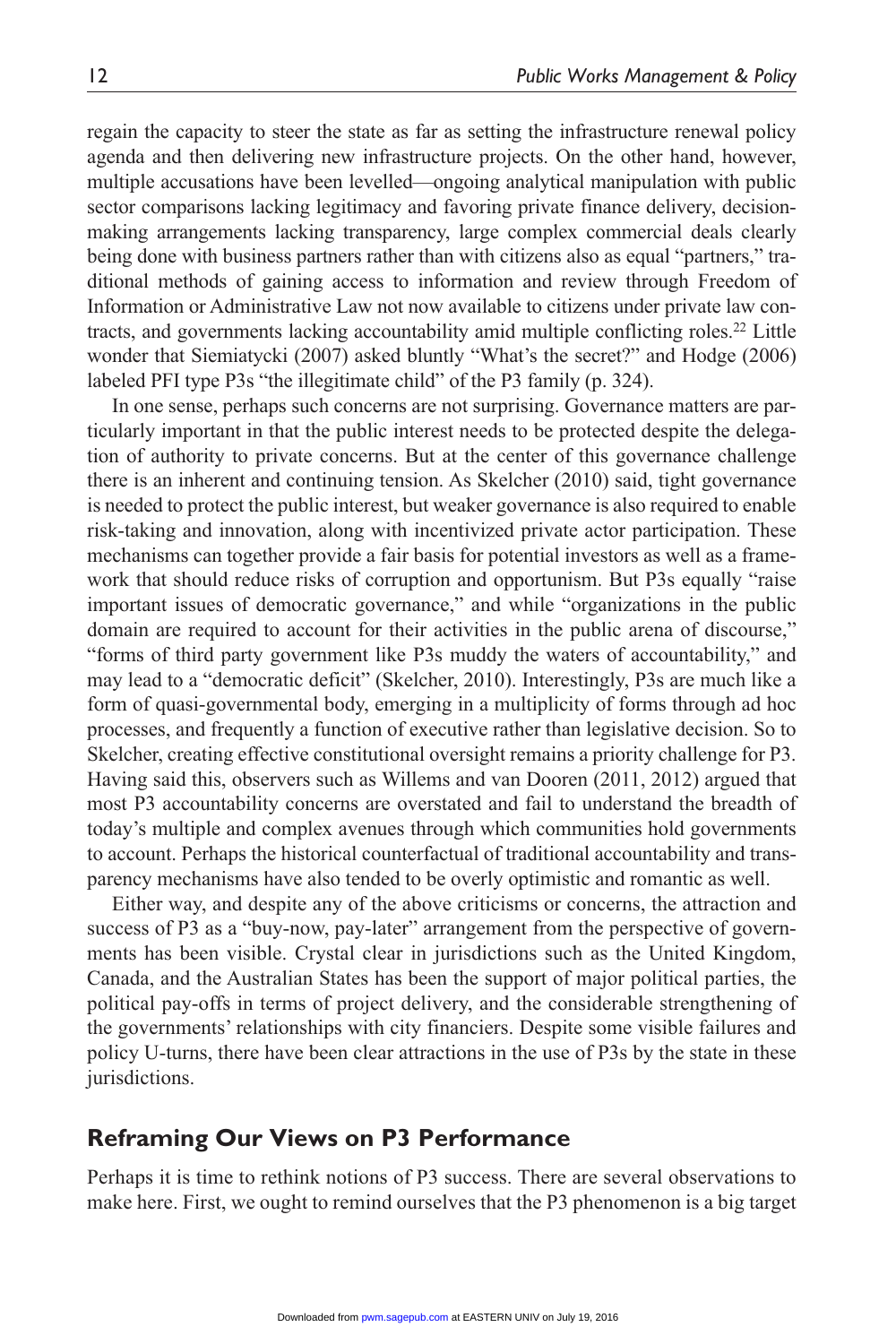

**Figure 2.** Political and business performance.

in debates. If citizens do not support a particular project, are skeptical about a delivery method, or do not like either the P3 policy more broadly or any government contract condition (such as restrictions on transparency, for example), then P3 is criticized and stands accused of poor performance. On the contrary, if a project is supported or is seen as being well delivered, or perhaps government policies are viewed positively, then P3s are judged as successful. Either way, P3 is a big target, in political discourse.

Second, the question of "success" (or of "high performance") cannot be resolved without asking "success for whom?" Success may be seen quite differently by the various actors and groups interested in public infrastructure. But let us for the moment view success as occurring simply along two independent axes—the political dimension and the business dimension. P3 projects may therefore succeed or fail in political terms independently of whether projects succeed or fail in business terms. Each of these axes is of course a continuum, but for ease in illustrating this concept, Figure 2 shows four options for success in political and business terms.

One key policy aim of a P3 program is presumably success in the political sphere as well as success for those businesses completing projects as shown in Option 1. This is indeed the ideal if we are to get the best from both the public sector and the private sector together. Furthermore, if businesses are not succeeding through this policy long term, then investors will presumably no longer be willing to continue to invest in P3s. Option 2 represents a P3 project which is politically successful for one reason or another, but which say, because traffic demand or other project risks were underestimated, has resulted in poor financial returns to businesses involved.23 Option 3 shows the situation where business may well have succeeded (and may have even made super-profits) but either because the public have become aware of this or because excessive government secrecy has surrounded the project, the P3 project is seen by citizens as illegitimate, and thus politically unsuccessful. Last, Option 4 represents the project in which poor financial returns (or even bankruptcy) has occurred to businesses, with the project itself also being unpopular as well. Instead of the best of both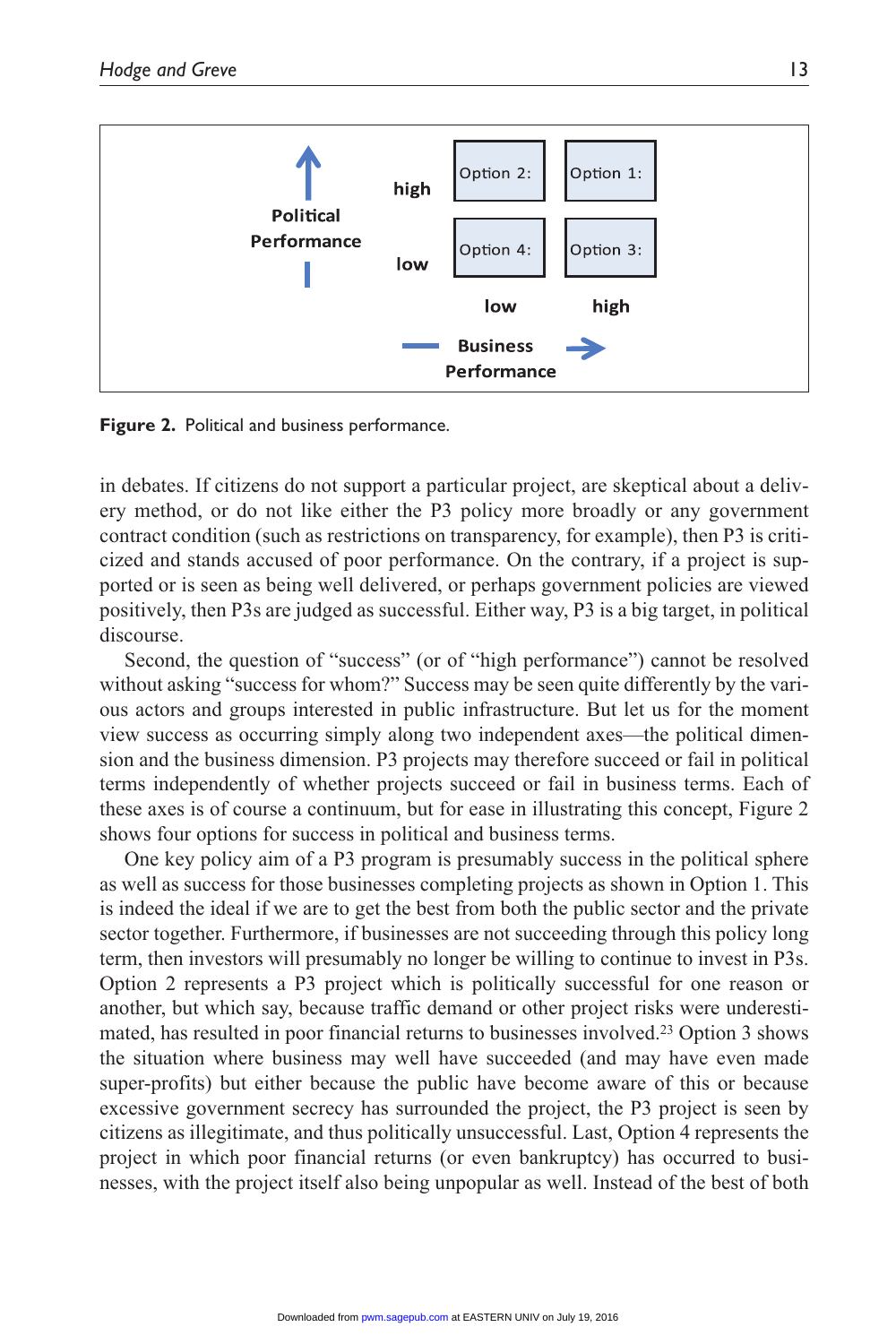worlds, we have ended up with the worst of both worlds. The important point illustrated here is that a large public–private "performance space" exists, and that political success is in concept independent of business success. And while we might all seek projects in Option 1, we may risk paying an excessive price for this. It is important therefore for governments to know and also make transparent to citizens the financial returns earned on P3s.

It is clear, thirdly, that more than two decades after the United Kingdom's initiation of private finance as a policy preference for delivering large public infrastructure projects, we still contest the value they provide citizens compared with traditional infrastructure delivery methods. There is no doubt that the auditors have been evaluating P3 experiences more harshly in recent times as well. The NAO (2009) in the United Kingdom, for instance, warned PFI was "one of many routes of delivery," and that while it "can work well," it was "not suitable at any price or in every circumstance." The NAO found financial modeling which was "error-ridden and given undue influence as the basis for decisions," and in which "too much weight [was] placed upon subjective judgments of risk, which can easily be adjusted to show private finance is cheaper" (NAO, 2009, p. 8). It also explicitly noted the difficulty in properly evaluating the United Kingdom's use of P3, and stated "[so] government cannot satisfy itself that private finance represents the best VfM option." Perhaps the U.K. NAO developed more independence in its judgments after the global financial turmoil of 2008? Confirming this U.K. Audit Office theme, the more recent global analysis of Boers, Hoek, van Montford, and Wieles (2013, p. 470) reviewed 48 audit reports from 21 Audit offices internationally. Their conclusion was that "there is still no hard evidence to show that DBFM(O) projects represent the most efficient form of government procurement," and that while there are potential benefits to be gained from using P3s, "there is no reason . . . to assume that these benefits will automatically accrue." These analyses follow earlier sobering independent assessments from both the United States (Government Accountability Office, 2008) and Australia (Public Accounts and Estimates Committee, 2006).

Added to this contestation are other criticisms. Davies (2008), for instance, observed that in the case of alliance contracts, Australian governments all direct managers "to achieve value for money, but are silent on how value for money should be measured" (p. 200). VfM is, to him, "a nebulous concept" which "frightens auditors"; Davies (2008, pp. 242, 216). Boardman and Vining (2010) charged that "no government has performed normatively appropriate analyses of P3," and commented that as well as inappropriate analytical methods, the discount rates in common use are too high, favoring private finance solutions. They also criticize criteria such as "on-time," "on-budget," or "VfM" as all "weak," given that our real interest ought be on efficiency measured in terms of unit costs, for example. Indeed, if we enquire how many published studies exist which analyze the relative efficiency of P3s on the basis of cost per unit work (such as cost per kilometer), they can be counted not only on one hand, but on one finger. In our reading, Blanc-Brude et al. (2006) is the single exception. Likewise, we might ask how many studies comprehensively demonstrate the amounts paid to bear various levels of risk types benchmarked across delivery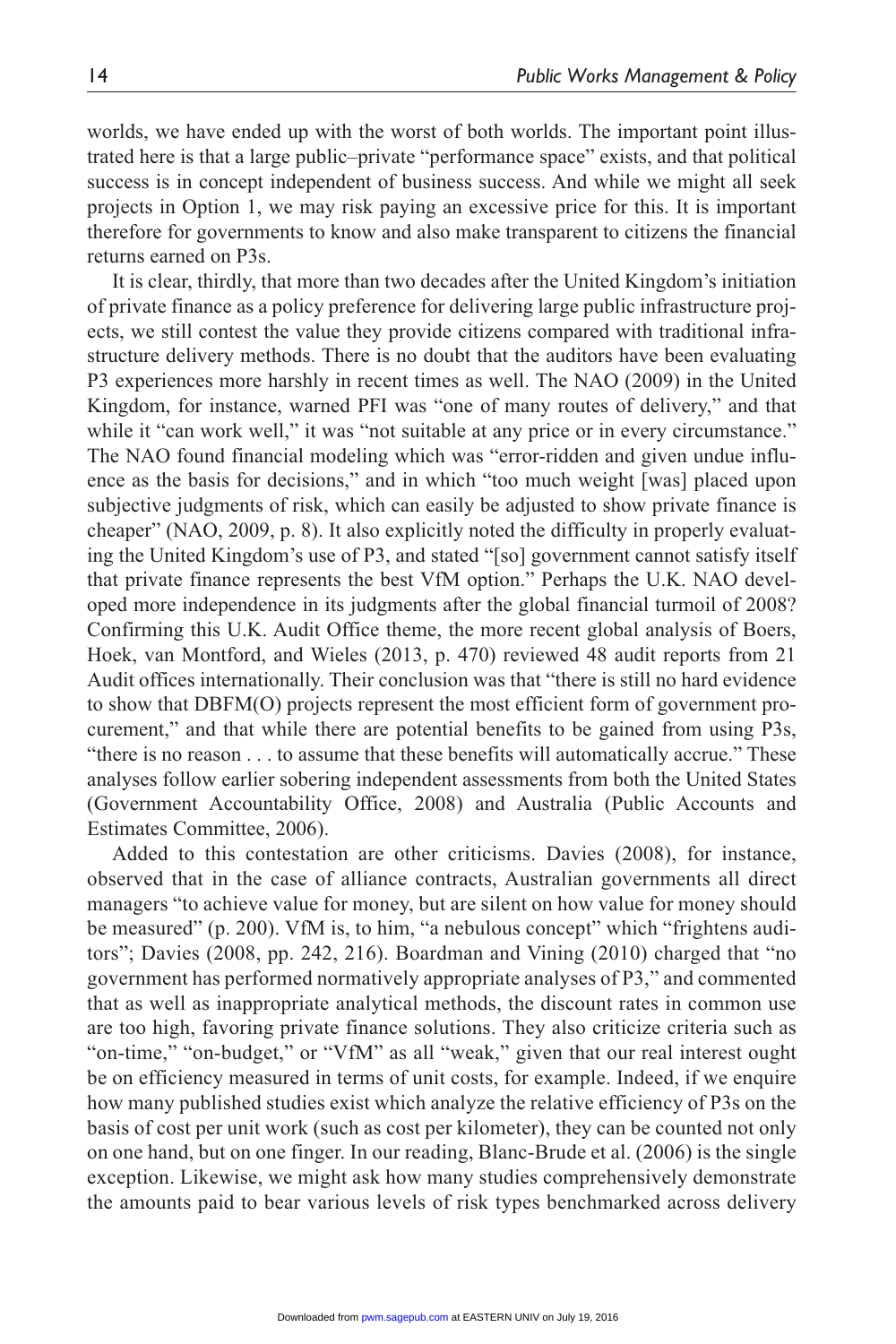types? Such studies are again rare.24 Moreover, Zwalf (2013) pointed to a diversity of discount rates in use in his examination of 10 jurisdictions across Europe, Australia, Canada, and South Africa, with each jurisdiction having "a unique formula for developing their discount rates." These P3 performance evaluation concerns are not minor.

Fourth, what is beyond doubt across the globe is the powerful role of political dynamics as well as the crucial role P3 has played in linking governments to the business sector. Indeed, the robust political success of the P3 phenomenon along with continued proclamations of success by advocating governments seem to contrast the mixed empirical performance results we noted above.25 The U.K. government, for example, has now signed up to over 700 projects through the PFI (P3) technique at a cost of well over £63.8 billion,<sup>26</sup> and despite many criticisms on technical matters such as poor VfM and loss of face over manipulated business cases, this government has clearly seen its P3 policy as successful. Even the most recent U.K. review (HM Treasury, 2012) was billed as addressing "fundamental concerns" "expressed by Parliament, the public sector and taxpayers", and yet it simply revised its former PFI policy to become "PF2," rather than dissolving it or substantially altering direction. Likewise, three successive state governments of Victoria, Australia, have also pushed ahead with a P3 policy over the past decade despite multiple high-level policy reviews, and it continues to be a popular choice in other jurisdictions such as British Columbia and many states of Canada. For advocating governments, P3 success seems to have been inevitable.

P3s have also easily adapted to today's more turbulent times. Australia, for example, has seen many new P3 projects announced amid a rash of high-profile P3 controversies and failures along with government sponsored reviews of the P3 approach. These have included Sydney's Cross City tunnel where the private Cross City Motorways company was declared insolvent in 2006, Brisbane's M7 Clem Jones Tunnel<sup>27</sup> where the Rivercity Motorway Limited was placed into receivership in 2011, and Brisbane's Airport Link where the Brisconnections company was recently declared insolvent. This has led to calls for new P3 directions and current discussions aiming to "re-balance" the risks borne by government on the one side and the business consortium on the other, rather than throw out existing P3 LTIC models.28 There clearly continues to be real benefits to governments to proceed down the P3 road in the face of policy critics. Governments themselves have been happy to provide initiating supportive legislation and regulatory governance arrangements, central P3 units and taskforces, and supporting loan arrangements (e.g., see Boardman & Vining, 2010; Hammerschmid  $& Yasa, 2010$ . Put another way, and as we said a few years ago, despite controversial legitimacy and VfM findings, "P3s have usually been politically effective for reformist governments" (Hodge, Greve, & Boardman, 2010). The implication here is that we need to think far more seriously about how P3s contribute politically, and develop stronger analytical frameworks to analyze P3 as a governing mechanism with political payoffs.<sup>29</sup>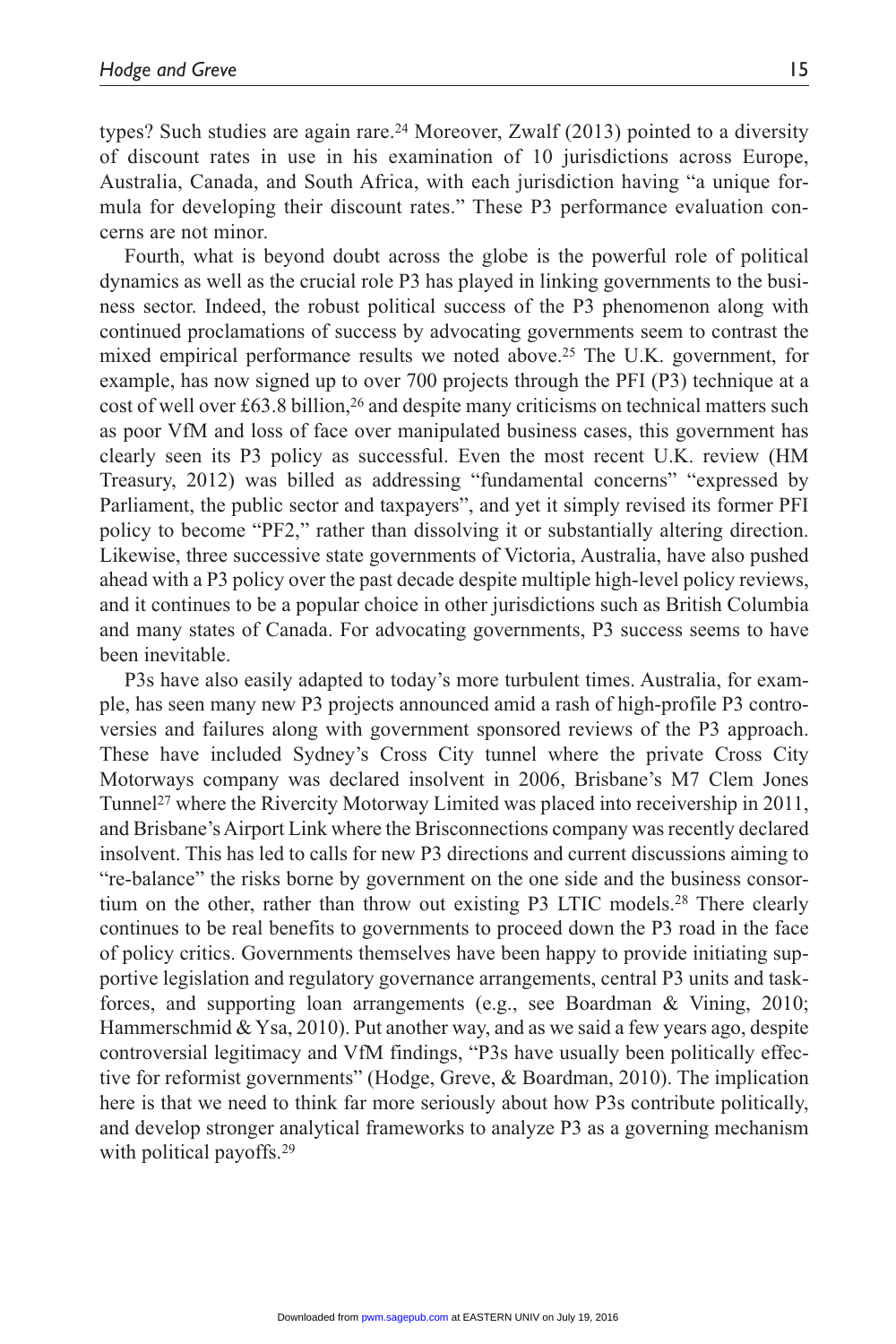## **Conclusion**

A range of different conceptions of infrastructure P3s exist, and as a consequence, there are different ways to view P3 performance. We concluded that P3 has meanings across five levels—individual project, project delivery method or organizational form, policy or symbolism, as governance tool, and as part of a broader historical context of what constitutes "public" and "private" in a given society. This broader view essentially stressed that P3s are a bigger phenomenon than an infrastructure project. This argument has major implications for how we judge P3 performance.

Our examination of alternative theoretical approaches to determining performance argued that definitions of performance depended on the perspective one took. It may be viewed from on-high (at the societal level) where it included political matters, program (utilitarian) matters, and process (legitimacy) matters; at the project or activity level (where goals and deliverables are judged); or from the level at which one could observe how the organizations combined to innovate, to collaborate, and to transform to deliver outcomes. No single view of success (neither political, nor financial) provided a meta-framework, and both narrow and wide conceptions of success were possible, as well as the traditional views of disciplines such as economics, engineering, political science, or public administration. It was concluded that future notions of success should integrate a sense of what matters across a range of lenses from the political, through the program to the process, as well as technical matters.

We noted some of the existing empirical P3 evidence focusing on VfM performance and confirmed that mixed results exist internationally. This lack of P3 success stands in marked contrast to the usual positive judgments made by advocating governments, however. We also concluded that the future environment will see P3 remaining as a powerful political ideal, with considerable flexibility to evolve to stay useful as a governing political tool. In this light, P3s are likely to continue capturing the hearts of elected representatives. So, to the extent that P3 projects continue being seen as "successful" by advocating governments, their views on success may well be due to their emphasis on the political and governance strengths of P3s over the promised traditional utilitarian project benefits.

#### **Declaration of Conflicting Interests**

The author(s) declared no potential conflicts of interest with respect to the research, authorship, and/or publication of this article.

#### **Funding**

The author(s) received no financial support for the research, authorship, and/or publication of this article.

#### **Notes**

1. As noted by one reviewer, this article looks at the public–private partnership (P3) phenomenon through an Anglo lens. It also does not attempt to address the matter of P3s in transition economies, a discussion of which would increase complexity manifold.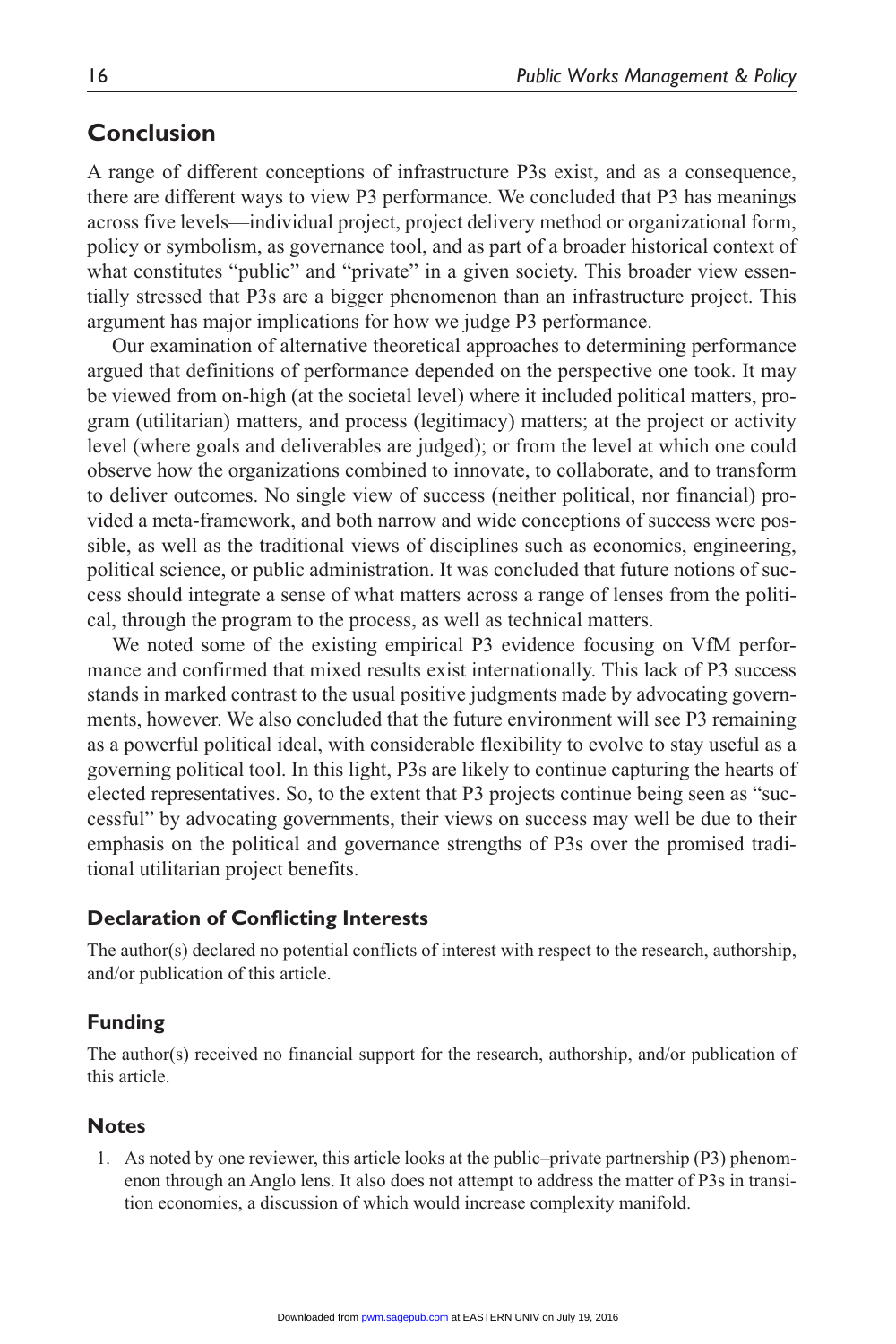- 2. Helpful conceptual models exist in all disciplines. Our proposed conceptual model aims to be useful in two ways. First, it attempts to put engineering elements such as the project itself and relevant associated delivery techniques into the broader world of P3 as a phenomenon, and understand these are part of a modern technology of government. In doing so, the model invites us to step outside the usual engineering or finance view. Second, the conceptual model aims to help us think about the public policy implications of P3 as a phenomenon using a multi-disciplinary lens.
- 3. Likewise, comments about specific mega-projects such as The Channel Tunnel in Europe fall into this category. The project itself is spoken of as the P3.
- 4. See Boardman, Poschmann, and Vining (2005).
- 5. So, as Smith (1999) noted, while Hong Kong successfully delivered several huge (FDBO) road infrastructure projects over the period late 1960s to late 1990s, and the Channel Tunnel project was given its initial blessing by Margaret Thatcher and Francois Mitterand in 1984, it was late in the 1990s when the U.K. government put the idea of private sector financing for major projects "at the very heart of government's philosophy." In other words, the late 1990s saw the United Kingdom turning the P3 idea from a project delivery option into a public policy.
- 6. The preference for private financing as "the only game in town" may be either explicit, as was effectively the case in the United Kingdom, or implicit, where despite formal policy guidelines advertising either public or private financing as being possible, the jurisdiction consistently produces forward project assessments which favor the private finance option.
- 7. Many authors have written on the rich history of marrying public and private endeavors. Wettenhall (2005, 2010), Bovaird (2004, 2010), and de Vries (2013), for instance, drew on the work of over 300 authors. As Wettenhall (2005) remarked a decade ago, "whatever the new enthusiasts may think, there is nothing new about the mixing of public-private endeavors" (p. 22).
- 8. Paper presented by G. Hodge to the China-Australia Governance Program, Guizhou Workshop, April 28-29, 2010, titled "Towards Service Oriented Government Through Public-Private Partnership: Some Reflections and Directions for China."
- 9. Of course, labels rarely tell the full story. "Medibank Private" is an Australian government health insurer. Established in 1976, it has been Australia's largest health insurance provider. It was established through the Health Insurance Commission (now known as Medicare Australia), and has operated commercially as a Government Business Enterprise. It was, despite its name, 100% government owned until late 2014. Source: http://en.wikipedia.org/ wiki/Medibank\_Private
- 10. This is despite the latter labeling the CityLink project as "an expensive experiment."
- 11. Freiberg (2010) reminded us that we expect governments to employ both utilitarian as well as non-utilitarian values in their decision making. He comments that while effectiveness and efficiency are important values in governing, an action or decision by government may well be effective and efficient but "may also be illegal, secret, unfair, or disproportionate to the [size of the problem], and it may affect certain groups in the population more than others" (p. 263).
- 12. Of course, as one referee pointed out, the development of an analytical frame holding the dimensions of political and governance success in a matrix might be tempting. This has indeed been attempted; see, for instance, the guidance material of the Victorian Government in Australia where a series of boxes, when ticked, guarantees, at least in the eyes of advocating bureaucrats, that "the public interest" has been defined and met. However, reducing politics and governance down to a checklist, to the authors, is not sensible. Such attempts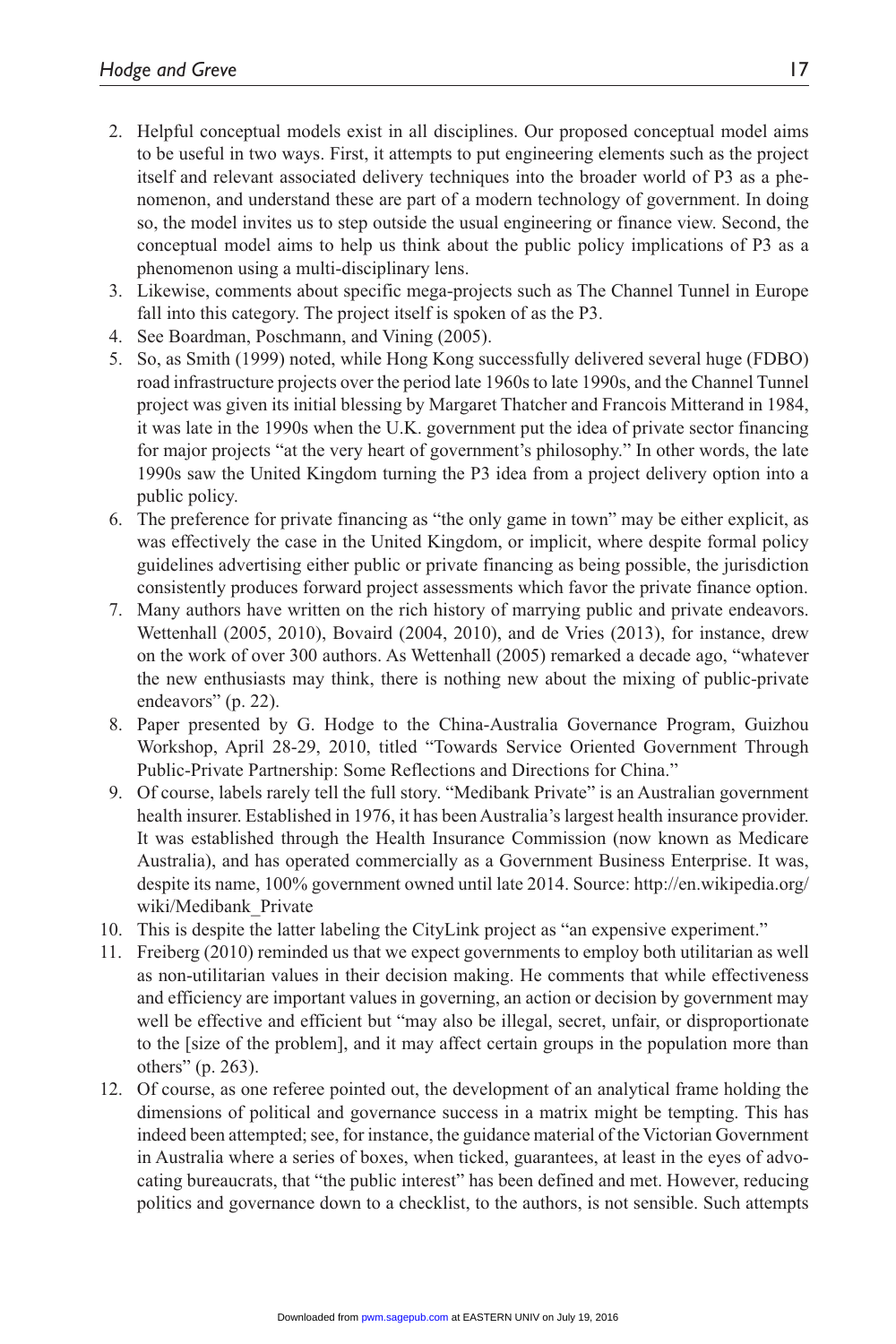to define "the public interest" are overly reductionist to our minds and do not help our understanding of political processes nor how we might best influence them toward better infrastructure decisions.

- 13. McConnell (2010) gave an example of each: flood control in the Netherlands (for utilitarian "programme" success), Australian Prime Minister Kevin Rudd's historic "Sorry" speech at Parliament House in 2007 following the forced removal of perhaps up to one third of aboriginal children from their families over the period 1910 to 1970 (for success in terms of "politics"), and electoral system reform in British Columbia, Canada (for the case of "process" success).
- 14. Interestingly, Yescombe (2013, p. 228) concluded that even with a narrower focus, evaluating the effectiveness of P3 long-term infrastructure contract (LTIC) projects on the basis of value for money (VFM) is "virtually impossible." He notes in his finance discussion comparing the private finance option with the traditional public finance case that "clearly proving the case either way *ex ante* for any particular project is virtually impossible since such a proof depends on unprovable assumptions on risks and costs stretching forward for many years . . . and equally *ex post* proof is also impossible since a P3 project that did happen cannot be compared with a public procurement that did not." This would seem a remarkable admission at the end of two decades throughout which the greater cost of private finance was justified on the basis of overall cost efficiencies compared with traditional (publicly financed) LTICs.
- 15. See, for example, Organisation for Economic Co-Operation and Development (OECD; 2008), PricewaterhouseCoopers (2005), Ernst & Young (2007) and Deloitte (2006).
- 16. See, for example, Hodge and Greve (2007); Berg, Pollitt, and Tsuji (2002); Bovaird (2004); Ghobadian, Gallear, O'Regan, and Viney (2004); Edwards, Shaoul, Stafford, and Arblaster (2004); Grimsey and Lewis (2004); Osborne (2001); Perrot and Chatelus (2000); Pollitt (2005); Savas (2000); Shaoul (2005); and Rosenau (2000).
- 17. See Flinders (2005); Macdonald (2002); National Audit Office (NAO; 2000); Pollock, Shaoul, and Vickers (2002); and NAO (2009), for examples of P3 reviews taking a more specific focus.
- 18. Exceptions here include multiple studies by Shaoul as well as Fitzgerald (2004), Allen Consulting Group (2007), Leviakangas (2007), and Blanc-Brude, Goldsmith, and Valila (2006).
- 19. Difficulties in extracting this research data from behind government claims of "commercial-in-confidence" also amplified the concern that peer review scrutiny was not welcomed because this well-publicized study lacked rigor.
- 20. This review rightly cautioned against making any further VfM conclusions, however, arguing that life-cycle costs over the longer term were still unknown.
- 21. Hodge and Greve (2009) judge the "most optimistic reading of the evidence thus far is that it is mixed" and view PFI type P3s as "politically successful but financially dubious," or as the U.K.'s House of Commons Committee of Public Accounts (2011) aptly put it a few year ago, "PFI deals look better value for the private sector than for the taxpayer." Bent Flyvberg (cited in Eldrup & Schutze, 2013, p. 24, 105) appears to similarly have a mildly positive but ambiguous conclusion as to LTIC P3 success. He lists five project failures from Australian and U.S. PFI type P3 projects as well as the massive London Underground maintenance firm Metronet in the United Kingdom, and acknowledges "robust empirical evidence is missing," but then concludes that "in sum, while several P3s struggle to meet their goals, empirical evidence from academia and practice suggests that P3s actually can deliver on their promises to improve project performance, to achieve innovation, and to transfer risks."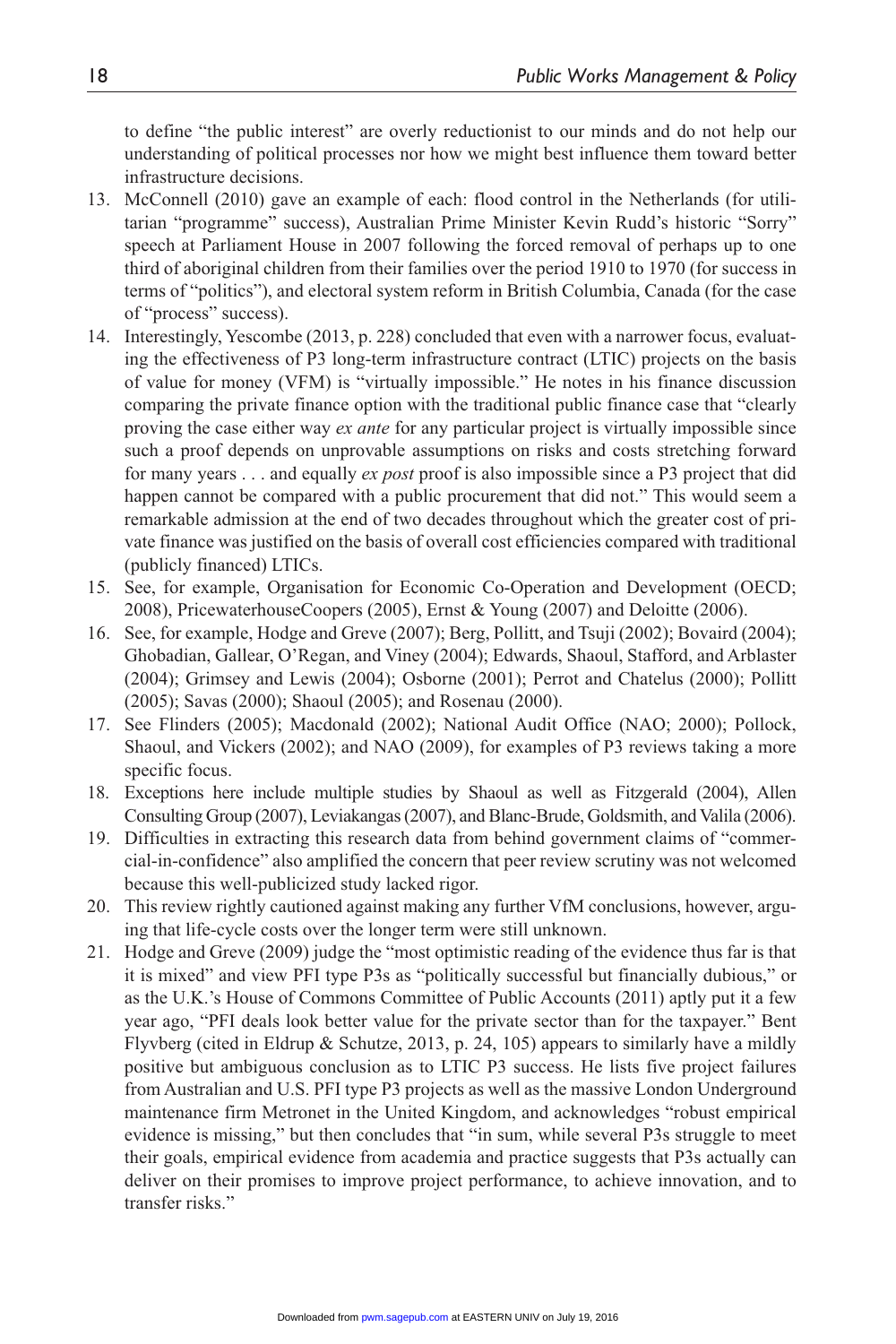- 22. Governments face multiple conflicts of interest, simultaneously acting as policy advocate, economic developer, steward for public funds, elected decision makers, regulator over the contract life, commercial signatory to the contract, and planner (Hodge, 2006).
- 23. We might comment that the very fact that businesses fail on occasions to achieve desired financial returns in one sense proves that risks can be appropriately allocated and borne by private investors. On this basis, the P3 delivery model "works as expected." Systemic business failures, however, are likely to result in government P3 policy being seen as a failure.
- 24. Note that the real question with P3s is not on the issue of "sufficient" or "appropriate" transfer of risks and the extent to which such risks were borne, but just what the P3 policy on average resulted in taxpayers or users paying for particular risks to be borne (Siemiatycki, 2014). Demirag and Khadaroo (2013) likewise argued that "the important question to ask "is whether the premium paid to the private sector for P3 projects is worth the amount of the risk transferred from the public sector to the private sector" (p. 442).
- 25. The NAO's (2009, p. 4) review in the United Kingdom reported after a dozen years of PFI experience and followed 72 VfM reports to Parliament. Telling was the fact that it neither reported the PFI model as giving consistently high performance, nor did it see high performance as a major driver for ongoing PFI work. Instead, it noted that "th[e] drive towards using private finance is in part driven by Government officials' belief in its benefits" as well as "a less commendable zeal for off-balance sheet solutions which have not appeared in statistics of Government debt." The overall view of the United Kingdom's National Audit Office (NAO) was modestly supportive, stating that "private finance projects normally deliver what is asked of them" and "that private finance can deliver benefits" but as well as the comments already noted in this paper, the NAO commented explicitly that "institutional incentives have encouraged the use of private finance."
- 26. See Hare (2013) and Hellowell (2010).
- 27. The projected number of vehicles traveling through Brisbane's Clem Jones Tunnel was reported to be 21,178 vehicles per day rather than the 60,000 vehicles projected (Heger, 2010).
- 28. It is important to acknowledge that the recent construction of Victoria's \$5.7billion desalination plant was greeted with suspicions on the opposite grounds—that private investment returns granted have been excessively generous. This project deal was born in the midst of the 2008 global financial credit crisis, and on this basis demonstrated the political will to continue with the P3 approach for iconic projects and a willingness to support this approach with taxpayer resources in difficult financial times.
- 29. Having said this, we ought to remember that not all governments have taken the P3 policy road. Many have not, and Scandinavian countries such as Denmark and Norway on one side of the globe and New Zealand on the other exemplify those who have strongly resisted such attempts historically. As Greve and Mörth (2010) stated, "governments in Scandinavia mostly steered clear of promoting P3 policies" because in their view, these countries were under little financial or political pressure to spend beyond their means (p. 454).

## **References**

- Allen Consulting Group. (2007, November 30). *Performance of P3s and traditional contracting out in Australia*. Final Report to Infrastructure Australia. Melbourne, Australia: Author.
- Audit Commission. (2003). *PFI in schools*. London, England: Author.
- Ball, R., Heafey, M., & King, D. (2007). The private finance initiative in the UK. *Public Management Review*, *9*, 289-310.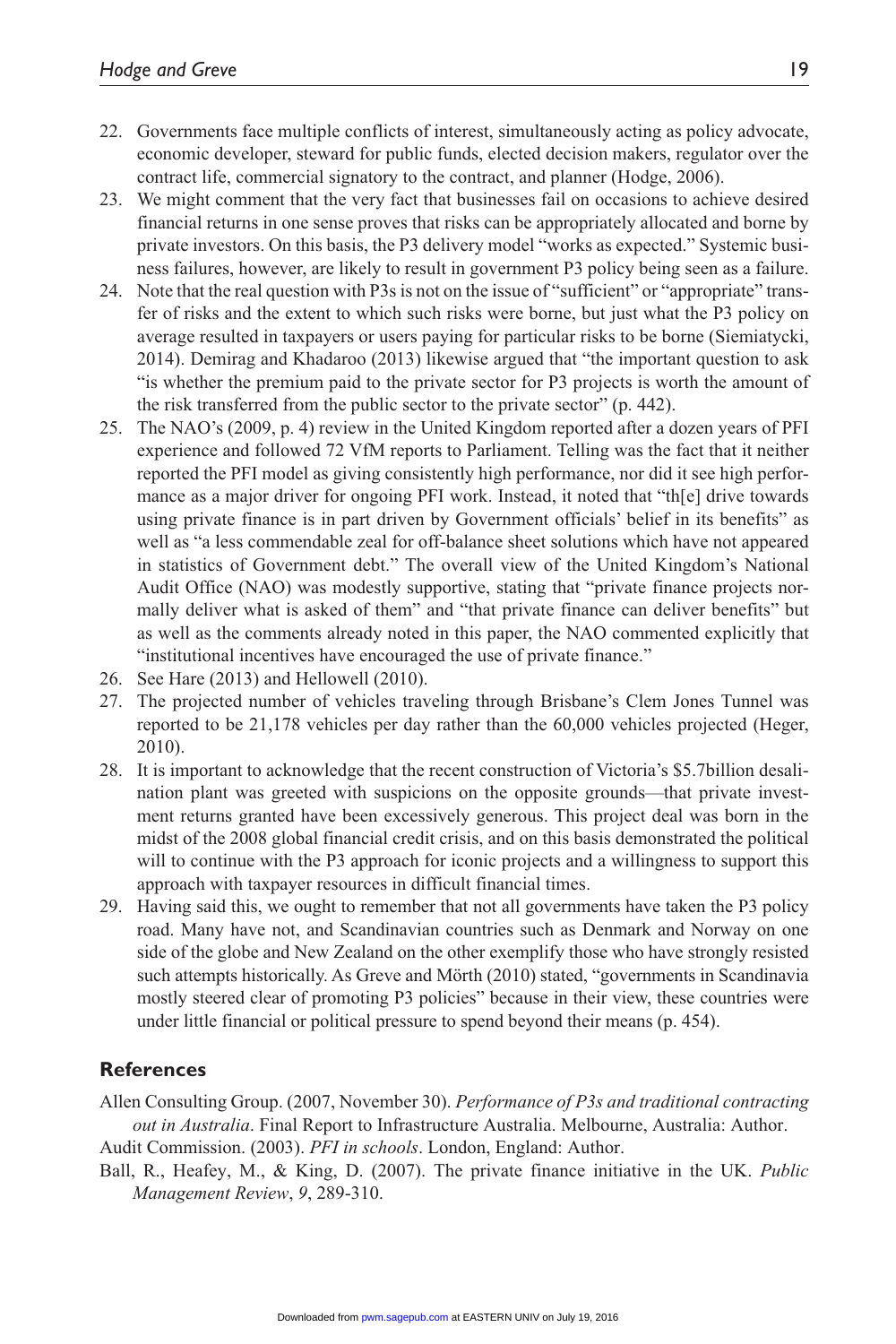- Berg, S., Pollitt, M., & Tsuji, M. (Eds.). (2002). *Private initiatives in infrastructure: Priorities, incentives and performance*. Aldershot, UK: Edward Elgar.
- Blanc-Brude, F., Goldsmith, H., & Valila, T. (2006). *Ex ante construction costs in the European road sector: A comparison of public-private partnerships and traditional public procurement* (Economic and Financial Report 2006/01). European Investment Bank. Retrieved from http:// papers.ssrn.com/sol3/papers.cfm?abstract\_id=1104070. Accessed June 22, 2016.
- Bloomfield, P. (2006). The challenging business of long-term public-private partnerships: Reflections on local experience. *Public Administration Review*, *66*, 400-411.
- Boardman, A. E., Poschmann, F., & Vining, A. (2005). North American infrastructure P3s: Examples and lessons learned. In G. Hodge & C. Greve (Eds.), *The challenge of publicprivate partnerships: Learning from international experience* (pp. 162-189). Cheltenham, UK: Edward Elgar.
- Boardman, A. E., & Vining, A. R. (2010). Assessing the economic worth of public-private partnerships. In G. Hodge, C. Greve, & A. Boardman (Eds.), *International handbook on public-private partnerships* (pp. 159-186). Cheltenham, UK: Edward Elgar.
- Boers, I., Hoek, F., van Montford, C., & Wieles, J. (2013). Public-private partnerships: International audit findings. In P. de Vries & E. B. Yehoue (Eds.), *The Routledge companion to public-private partnerships* (pp. 451-478). Abingdon, UK: Routledge.
- Bovaird, T. (2004). Public-private partnerships in Western Europe and the US: New growths from old roots. In A. Ghobadian, D. Gallear, N. O'Regan, & H. Viney (Eds.), *Public-private partnerships: Policy and experience* (pp. 221-250). Basingstoke, UK: Palgrave Macmillan.
- Bovaird, T. (2010). A brief intellectual history of the public-private partnership movement. In G. Hodge, C. Greve, & A. Boardman (Eds.), *International handbook on public-private partnerships* (pp. 43-67). Cheltenham, UK: Edward Elgar.
- Brinkerhoff, D. W., & Brinkerhoff, J. M. (2011). Public-private partnerships: Perspectives on purposes, publicness, and good governance. *Public Administration and Development*, *31*, 2-14.
- Cooper, P. J. (2003). *Governing by contract: Challenges and opportunities for public managers*. Washington, DC: CQ Press.
- Davidson, K. (2013, July 29). Some fabulous deals—For all but taxpayers. *The Age*, p. 21.
- Davies, J. P. (2008). *Alliance contracts and public sector governance* (Unpublished doctoral thesis). Griffith University, Nathan, Australia.
- Deloitte. (2006). *Closing the infrastructure gap: The role of public-private partnerships* (A Deloitte Research Study).
- Demirag, I. S., & Khadaroo, I. (2013). Accountability and public-private partnership contracts: Un Mariage de Convenance? In P. de Vries & E. B. Yehoue (Eds.), *The Routledge companion to public-private partnerships* (pp. 439-450). Abingdon, UK: Routledge.
- de Vries, P. (2013). The modern public-private demarcation: History and trends in PPP. In P. de Vries & E. B. Yehoue (Eds.), *The Routledge companion to public-private partnerships* (pp. 9-28). Abingdon, Oxon: Routledge.
- Eadie, R., Millar, P., & Toner, L. (2013). Public private partnerships, reevaluating value for money. *International Journal of Procurement Management*, *6*, 152-169.
- Edwards, P., Shaoul, J., Stafford, A., & Arblaster, L. (2004). *Evaluating the operation of PFI in roads and hospitals*. London, England: Certified Accountants Education Trust.
- Eldrup, A., & Schutze, P. (2013). *Organisation and financing of public infrastructure projects: A path to economic development of the Danish Welfare Model main report*. Copenhagen, Denmark: Offentligt-Privat Partnerskab.
- Ernst & Young. (2007). *The road ahead: Future of P3 in Australian road infrastructure*. Australia: Author.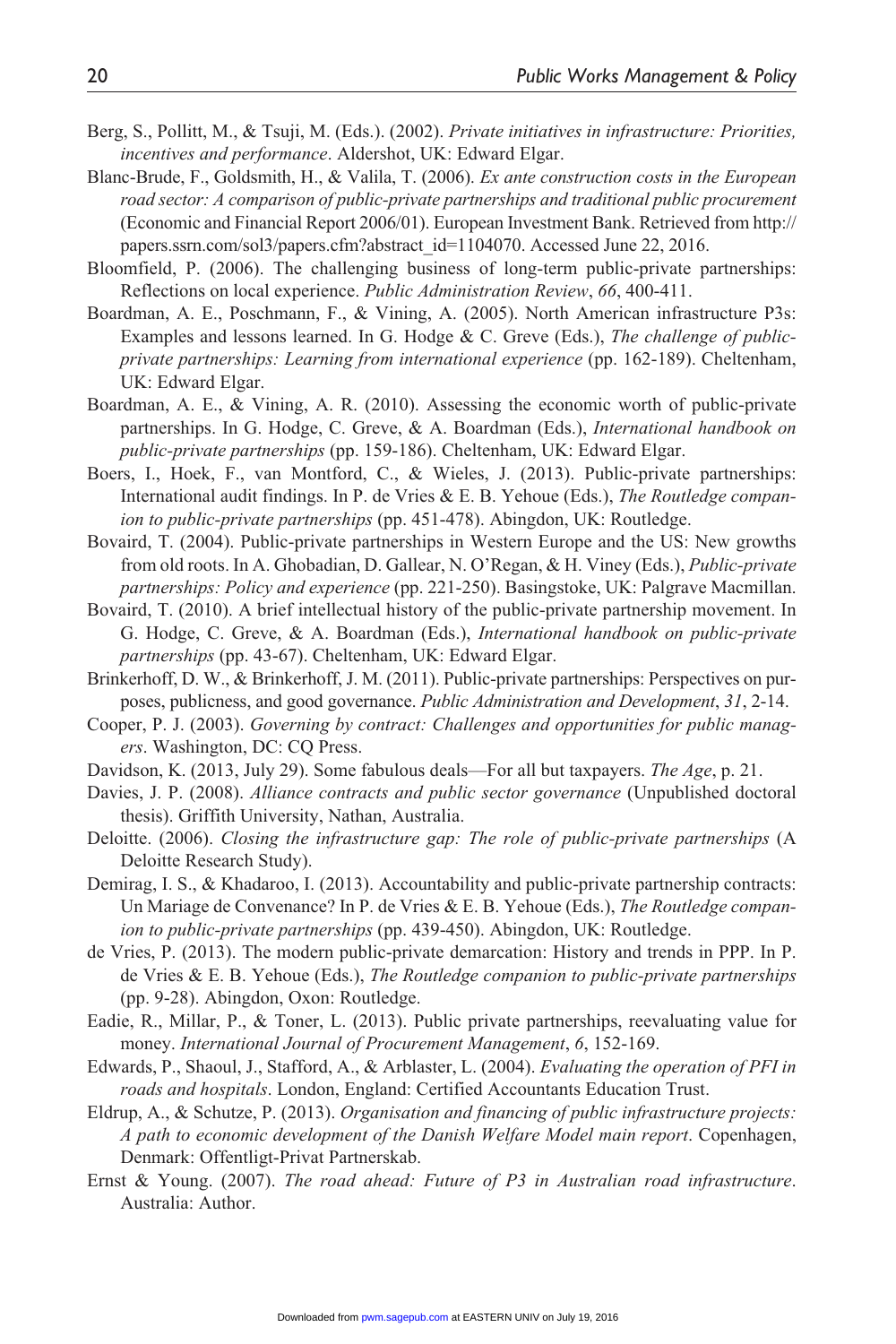- Fitzgerald, P. (2004). *Review of partnerships Victoria provided infrastructure*. Melbourne, Australia: Growth Solutions Group.
- Flinders, M. (2005). The politics of public-private partnerships. *The British Journal of Political and International Relations*, *7*, 215-239.
- Freiberg, A. (2010). *The tools of regulation*. Leichhardt, Australia: Federation Press.
- Garvin, M. J., & Bosso, D. (2008). Assessing the effectiveness of infrastructure publicprivate partnership programs and projects. *Public Works Management & Policy*, *13*, 162-178.
- Ghobadian, A., Gallear, D., O'Regan, N., & Viney, H. (2004). *Public-private partnerships: Policy and experience*. London, England: Palgrave Macmillan.
- Government Accountability Office. (2008). *Highway public-private partnerships: Securing potential benefits and protecting the public interest could result from more rigorous upfront analysis*. Washington, DC: Author.
- Greve, C., & Mörth, U. (2010). Public-private partnerships: The Scandinavian experience. In G. A. Hodge, C. Greve, & A. E. Boardman (Eds.), *International handbook in public-private partnerships* (pp. 439-455). Cheltenham, UK: Edward Elgar.
- Grimsey, D., & Lewis, M. (2004). *Public-private partnerships: The worldwide revolution in infrastructure provision and project finance*. Cheltenham, UK: Edward Elgar.
- Hammerschmid, G., & Ysa, T. (2010). Empirical PPP experiences in Europe: National variations of a global concept. In G. A. Hodge, C. Greve, & A. E. Boardman (Eds.), *International handbook in public-private partnerships* (pp. 333-353). Cheltenham, UK: Edward Elgar.
- Hare, P. (2013). PPP and PFI: The political economy of building public infrastructure and delivering services. *Oxford Review of Economic Policy*, *29*, 95-112.
- Heger, U. (2010, May 4). Poor Clem7 patronage sees RiverCity Motorways extend discounted tolls until June 30. *The Daily Telegraph*. Retreived from http://www.dailytelegraph.com. au/story-e6freuy9-1225862074496
- Hellowell, M. (2010). The UK's private finance initiative: History, evaluation, prospects. In G. Hodge, C. Greve, & A. E. Boardman (Eds.), *International handbook in public-private partnerships* (pp. 307-332). Cheltenham, UK: Edward Elgar.
- Hellowell, M., & Pollock, A. (2007). *Written evidence to the National Assembly for Wales Finance Committee with regards to its inquiry on public private partnerships*. Retrieved from http://www.aog.ed.ac.uk/\_\_data/assets/pdf\_file/0009/96246/CIPHP\_2007\_Hellowell\_ EvidenceWelshFinanceCommittee.pdf
- HM Treasury. (2012). *A new approach to public-private partnerships*. London, England: Author.
- Hodge, G. A. (2006). Public-private partnerships and legitimacy. *University of New South Wales Law Journal*, *29*, 318-327.
- Hodge, G. A. (2010). Reviewing public-private partnerships: Some thoughts on evaluation. In G. Hodge, C. Greve, & A. E. Boardman (Eds.), *International handbook in public-private partnerships* (pp. 81-112). Cheltenham, UK: Edward Elgar.
- Hodge, G. A., & Duffield, C. (2010). The Australian PPP experience: Observations and reflections. In G. Hodge, C. Greve, & A. E. Boardman (Eds.), *International handbook in publicprivate partnerships* (pp. 399-438). Cheltenham, UK: Edward Elgar.
- Hodge, G. A., & Greve, C. (2007). Public-private partnerships: An international review. *Public Administration Review*, *67*, 545-558.
- Hodge, G. A., & Greve, C. (2009). P3s: The passage of time permits a sober reflection. *Economic Affairs*, *29*, 33-39.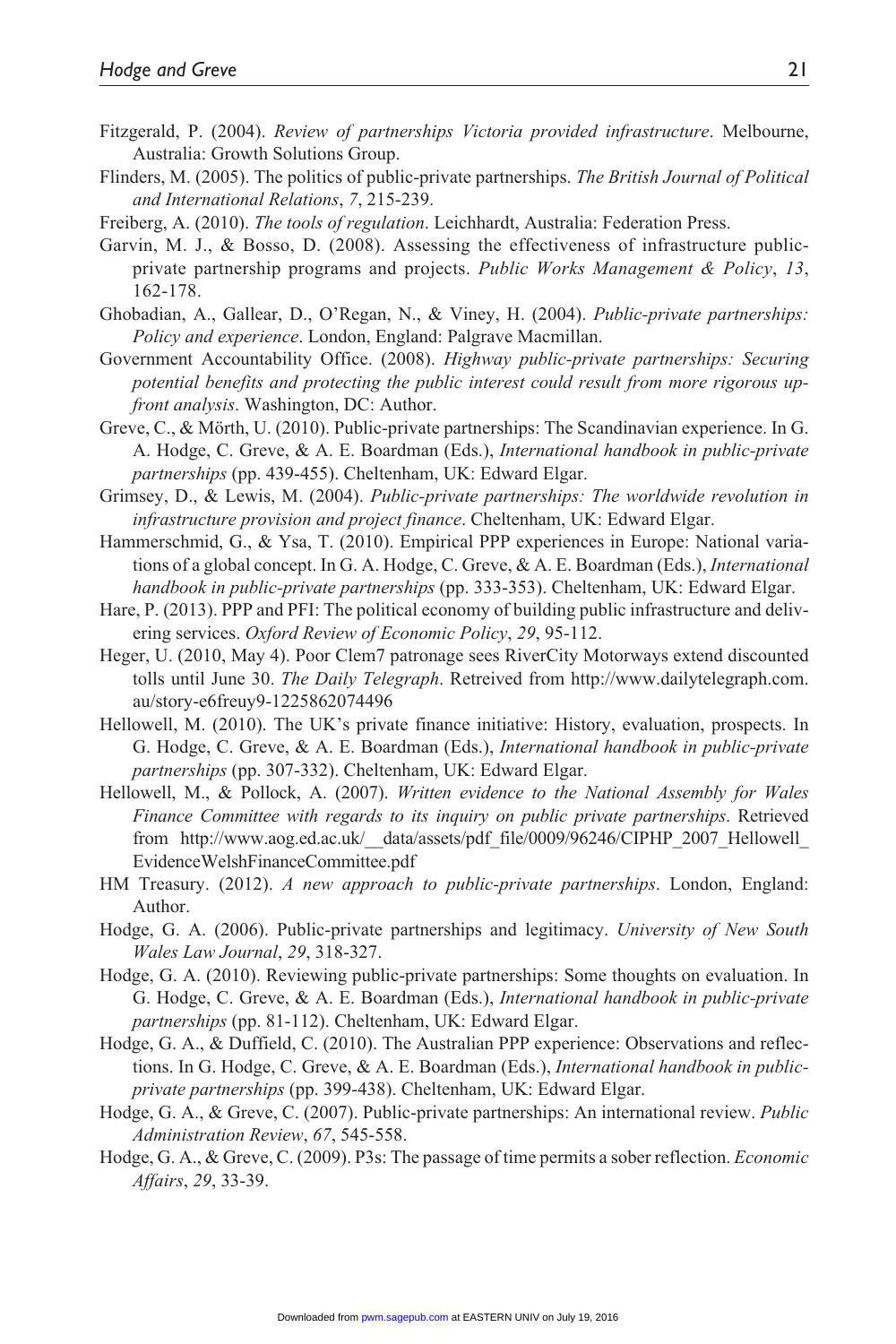- Hodge, G. A., & Greve, C. (2013). Introduction: Public-private partnership in turbulent times. In C. Greve & G. Hodge (Eds.), *Rethinking public-private partnerships: Strategies for turbulent times* (pp. 1-32). Abingdon, UK: Routledge.
- Hodge, G. A., Greve, C., & Boardman, A. (Eds.). (2010). *International handbook on publicprivate partnerships*. Cheltenham, UK: Edward Elgar.
- Huxman, C., & Hubbert, P. (2009). Hit or myth? Stories of collaborative success. In J. O'Flynn & J. Wanna (Eds.), *Collaborative governance* (pp. 45-50). Canberra: Australian National University Press.
- Jeffares, S., Sullivan, H., & Bovaird, T. (2013). Beyond the contract: The challenge of evaluating the performance(s) of public-private partnerships. In C. Greve & G. A. Hodge (Eds.), *Rethinking public-private partnerships: Strategies for turbulent times* (pp. 166-187). Abingdon, UK: Routledge.
- Jupe, R. (2009). New labour, public-private partnerships and rail transport policy. *Economic Affairs*, *29*, 20-25.
- Lawther, W. C., & Martin, L. (2014). Availability payments and key performance indicators: Challenges for effective implementation of performance management systems in transportation public-private partnerships. *Public Works Management & Policy*, *19*, 219-234.
- Leviakangas, P. (2007). *Private finance of transport infrastructure projects: Value and risk analysis of a Finnish shadow toll road project* (ESPOO). Finland: VTT Publications.
- Little, R. G. (2011). The emerging role of public-private partnerships in megaproject delivery. *Public Works Management & Policy*, *16*, 240-249.
- Macdonald, M. (2002). *Review of large public procurement in the UK*. London, England: Author.
- Martin, L., Lawther, W., Hodge, G., & Greve, C. (2013). Internationally recommended best practices in transportation financing public-private partnerships (P3s). *Public Administration Research*, *2*(2), 15-25.
- McConnell, A. (2010). *Understanding policy success: Rethinking public policy*. Basingstoke, UK: Palgrave Macmillan.
- Moore, M. (1995). *Creating public value*. Cambridge, MA: Harvard University Press.
- National Audit Office. (2000). *Examining the value for money of deals under the private finance initiative*. London, England: The Stationary Office.
- National Audit Office. (2003). *PFI: Construction performance*. London, England: The Stationery Office.
- National Audit Office. (2009). *Private finance projects*. A Report to the House of Lords Economic Affairs Committee. London, England: The Stationery Office.
- Organisation for Economic Co-Operation and Development. (2008). *Public-private partnerships: In pursuit of risk sharing and value for money*. Paris, France: Author.
- Organisation for Economic Co-Operation and Development. (2012). *Recommendations of the Council on Principles for Public Governance of Public-Private Partnerships*. Paris, France: Author.
- Osborne, S. (Ed.). (2001). *Public-private partnerships: Theory and practice in international perspective*. New York, NY: Routledge.
- Perrot, J. Y., & Chatelus, G. (Eds.). (2000). *Financing of major infrastructure and public service projects: Public-private partnerships, lessons from French experience throughout the world*. Paris, France: Presses de l'ecole nationale des Ponts et Chaussees.
- Pollitt, M. (2005). Learning from the UK private finance initiative experience. In G. Hodge & C. Greve (Eds.), *The challenge of public-private partnerships: Learning from international experience* (pp. 207-230). Cheltenham, UK: Edward Elgar.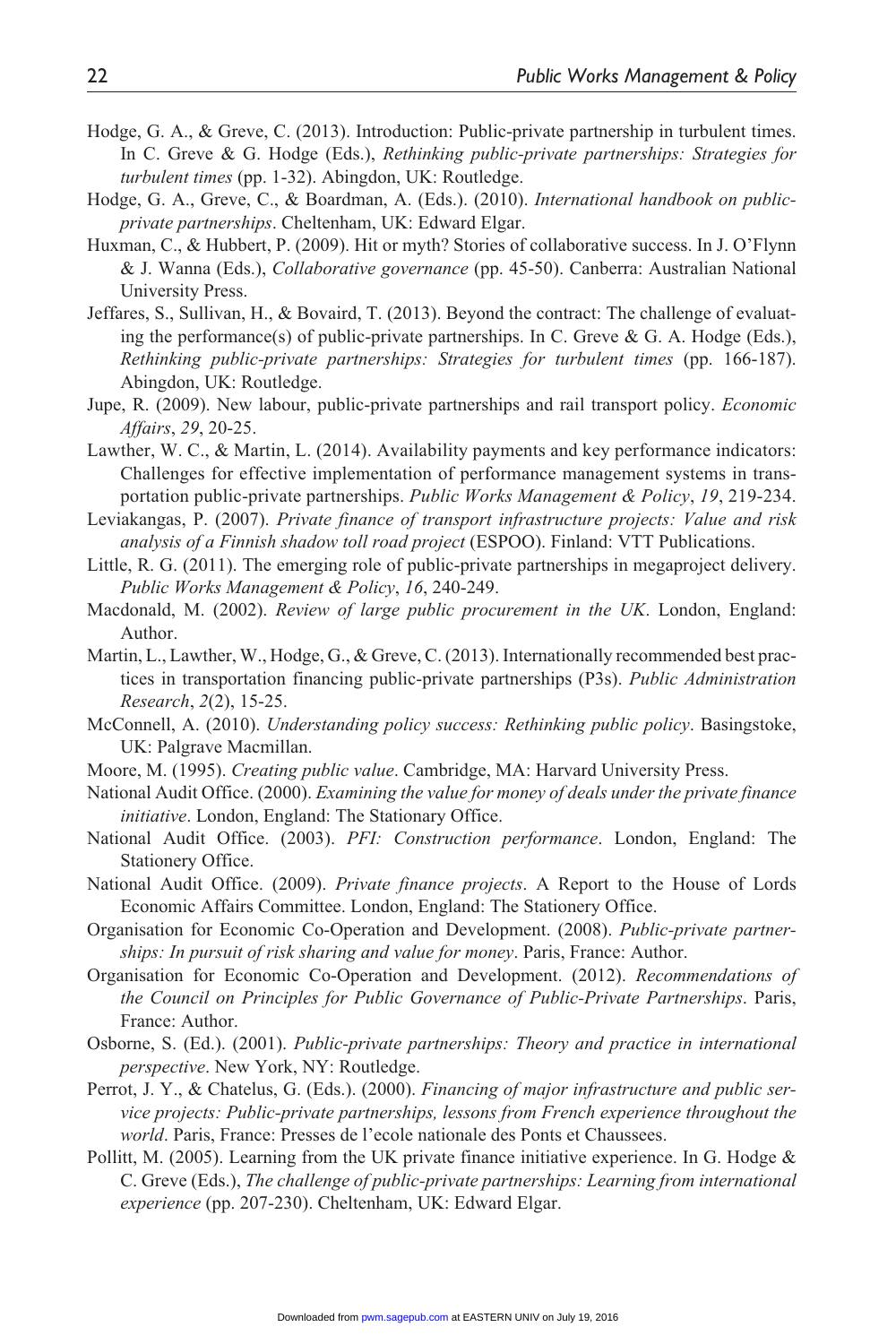- Pollock, A., Price, D., & Playe, S. (2007). An examination of the UK treasury's evidence base for cost and time overrun data in UK value-for-money policy and appraisal. *Public Money & Management*, *27*, 127-134.
- Pollock, A., Shaoul, J., & Vickers, N. (2002). Private finance and value for money in NHS hospitals: A policy in search of a rationale? *British Medical Journal*, *324*, 1205-1208.
- PricewaterhouseCoopers. (2005). *Delivering the P3 promise: A review of P3 issues and activities*. Available from http://www.pwc.com/
- Public Accounts and Estimates Committee. (2006). *Public Accounts and Estimates Committee: Seventy first report to the parliament: Report on private investment in public infrastructure*. Melbourne, Australia: Government Printer.
- Rosenau, P. V. (Ed.). (2000). *Public-private policy partnerships*. Cambridge, MA: MIT Press.
- Savas, E. S. (2000). *Privatization and public-private partnerships*. New York, NY: Seven Bridges Press.
- Shaoul, J. (2005). The private finance initiative or the public funding of private profit. In G. Hodge & C. Greve (Eds.), *The challenge of public-private partnerships: Learning from international experience* (pp. 190-206). Cheltenham, UK: Edward Elgar.
- Siemiatycki, M. (2007). What's the secret? The application of confidentiality in the planning of infrastructure using private-public partnerships. *Journal of the American Planning Association*, *73*, 388-403.
- Siemiatycki, M. (2014, April 8). *Testimony to the Committee on Transportation and Infrastructure*. Washington, DC: U.S. House of Representatives.
- Skelcher, C. (2010). Governance of public-private partnerships. In G. Hodge, C. Greve, & A. Boardman (Eds.), *International handbook on public-private partnerships* (pp. 292-304). Cheltenham, UK: Edward Elgar.
- Smith, A. J. (1999). *Privatized infrastructure: The role of government*. London, England: Thomas Telford.
- UK House of Commons Committee of Public Accounts. (2011). *Lessons from PFI and other projects* (Public Accounts Committee, Forty-Fourth Report). London: UK House of Commons, The Stationery Office Ltd.
- Umar, A. A., Zawawi, N. A. W. A., Khamidi, M. F., & Idrus, A. (2013). Stakeholder perceptions on achieved benefits of PFI strategy. *Modern Applied Science*, *7*(4), 31-40.
- Van Ham, H., & Koppenjan, J. (2001). Building public-private partnerships: Assessing and managing risks in port development. *Public Management Review*, *4*, 593-616.
- Vecchi, V., Hellowell, M., & Longo, F. (2010). Are Italian healthcare organizations paying too much for their public-private partnerships? *Public Money & Management*, *30*, 125-132.
- Vining, A., & Boardman, A. (2008a). Public-private partnerships: Eight rules for governments. *Public Works Management & Policy*, *13*, 149-161.
- Vining, A., & Boardman, A. (2008b). Public-private partnerships in Canada: Theory and evidence. *Canadian Public Administration*, *51*, 9-44.
- Vives, A., Benavides, J., & Paris, A. M. (2010). Selecting infrastructure delivery modalities: No time for ideology or semantics. *Journal of Construction Engineering and Management*, *136*, 412-418.
- Waldo, D. (1948). *The administrative state*. New York, NY: Ronald Press.
- Weihe, G. (2005). *Public-private partnerships, addressing a nebulous concept* (Working Paper No. 16). Frederiksberg, Denmark: International Center for Business and Politics, Copenhagen Business School.